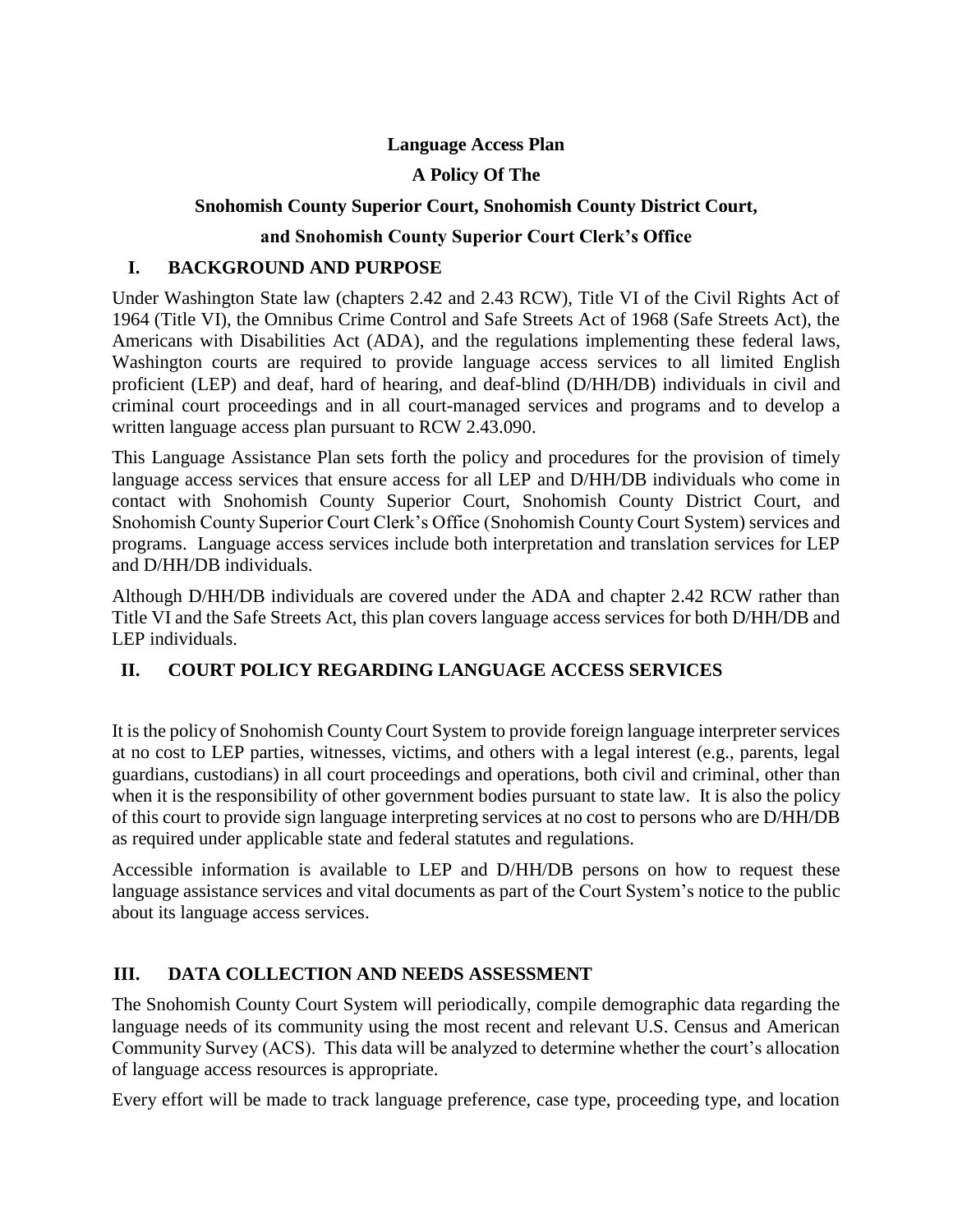of service requests for language access services in a case management system. On a periodic basis, the court will analyze the data collected to identify whether services requested are in fact provided, assist in the allocation of language access resources, and identify gaps in the provision of services to address future needs.

The final data compilation and analyses will be sent to the Washington State Court Interpreter Commission in the form of a biennial report to assist the Commission in monitoring of the court's Language Access Plan, identification of interpreter training and certification strategies, and other tools to assist the Administrative Office of the Courts and local courts in the provision of language access services.

# A. **Identified Current Needs**

The most current language need identification efforts undertaken shows the following non-English languages, whether spoken or signed, that are most frequently used in our jurisdiction:

- $\triangleright$  Spanish
- $\triangleright$  Vietnamese
- $\triangleright$  Russian
- $\triangleright$  Korean
- $\triangleright$  Arabic

# B. **Identified Future Needs**

The following languages have been identified as emerging and/or additional languages among court users in the area for which resources will be needed in the future:

- $\triangleright$  Chinese-Mandarin
- $\triangleright$  Swahili
- $\triangleright$  Punjabi

# **IV. LANGUAGE ASSISTANCE IDENTIFICATION AND RESOURCES**

- A. The Snohomish County Superior Court and Snohomish County District Court have designated personnel responsible for coordinating language access services and to whom requests for interpreters and other language access services may be addressed. These designated persons are available to:
	- $\triangleright$  Develop lists of interpreters and obtain interpreter services;
	- $\triangleright$  Receive and track language assistance requests;
	- Address gaps in interpreter services by conducting outreach as needed;
	- $\triangleright$  Provide information to assist LEP and D/HH/DB individuals to obtain language access services;
	- $\triangleright$  Assist or provide referrals to attorneys, justice partners, and other relevant persons to attain language access services for their clients and constituents;
	- $\triangleright$  Assist court staff with obtaining language access services; and
	- Answer questions from LEP and D/HH/DB individuals, and the public at large, regarding the court's available language access services, including the court's language access resources such as translated materials, interpreter roster, language identification cards, and other resources identified in this plan.

LEP and D/HH/DB individuals, attorneys, justice partners, government agencies, and any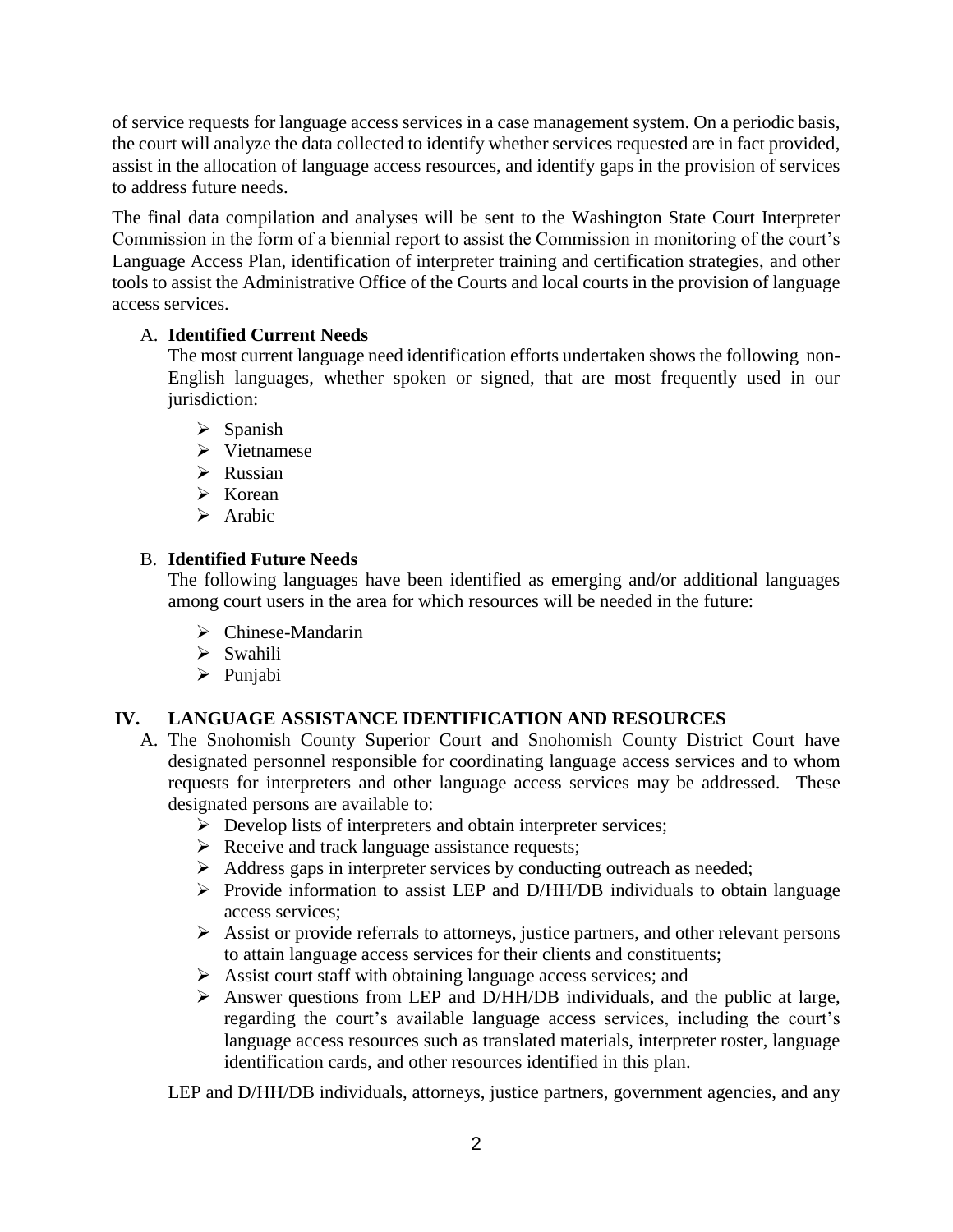other entities in need of language access services for court programs or activities or to acquire such services or information for themselves or their clients, may contact:

Snohomish County District Court Interpreter Coordinator 3000 Rockefeller Ave, M/S 508 Everett, WA 98201 425-388-3893 Fax 425-388-6480 Email: [SDCInterpreterSupport@snoco.org](mailto:SDCInterpreterSupport@snoco.org)

Snohomish County Juvenile Court Interpreter Coordinator 2801 10<sup>th</sup> Street, M/S 702 Everett, WA 98201 425-388-7960 Fax 425-388-7853 Email: [SSCInterpreterSupport@snoco.org](mailto:SSCInterpreterSupport@snoco.org) Snohomish County Superior Court Interpreter Coordinator 3000 Rockefeller Ave, M/S 502 Everett, WA 98201 425-388-3421 Fax 425-388-3498 Email: [SSCInterpreterSupport@snoco.org](mailto:SSCInterpreterSupport@snoco.org)

#### B. **Identification of Language Access Needs and Notice of Availability**

LEP and D/HH/DB, individuals may come in contact with court personnel via the phone, TTY / TDD, in-person, or through other means. In addition, there are various points of contact within Snohomish County Court System where LEP individuals or persons who are D/HH/DB will be in contact with court staff. Accessible notice to the public of an individual's right to spoken and sign language interpreter services and to be provided vital documents in translated form whenever necessary to access court proceedings and courtmanaged programs are provided to ensure that LEP and D/HH/DB individuals are able to properly identify their language needs and to request language access and assistance services.

#### 1. **Identifying Language Needs at Points of Access**

Snohomish County Court System's language access needs will be identified at all points of contact within the court, such as the following:

#### **Snohomish County District Court:**

Clerks, Jury, Court Records, Cashier Offices, Small Claims or Alternative Dispute Resolution Services, and Courtrooms at the following locations:

Arlington, Everett, Lynnwood, and Monroe

Court-managed programs and services at the following locations:

 Arlington, Everett, Lynnwood, Monroe, and Probation and Community Program locations

#### **Snohomish County Superior Court:**

Courtrooms, Court Administration Offices, Jury Assembly and courtmanaged programs and services at the main Courthouse and Denney Juvenile Justice Center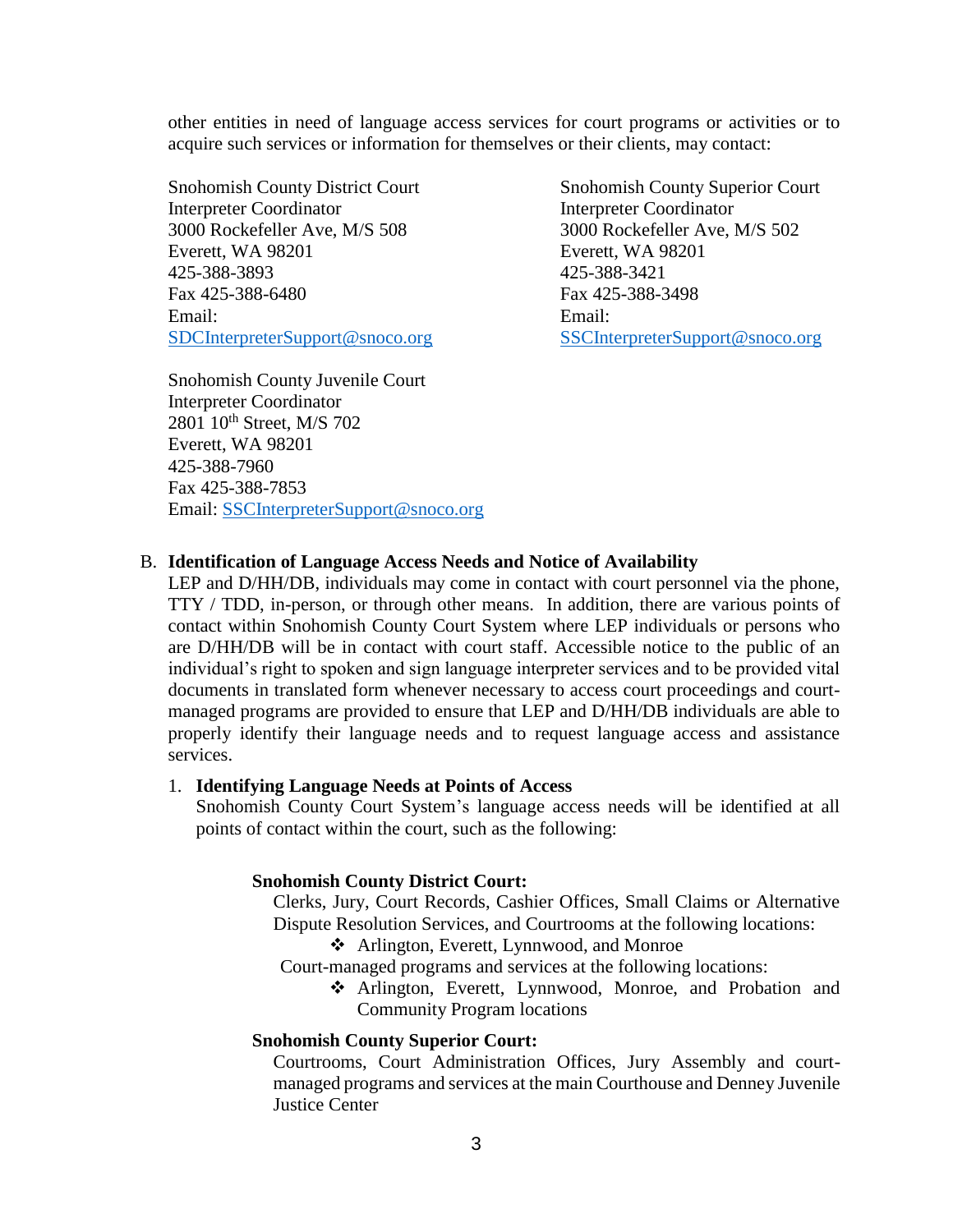#### **Snohomish County Superior Court Clerk's Office:**

All customer service locations within the Courthouse and Mission Building.

To ensure the earliest possible identification of the need for language access services, internal protocols have been established with the various justice partners which routinely interact with this court in order for these partners to communicate to the appropriate court staff the needs of LEP or D/HH/DB participants who will be coming into contact with the court. While justice partners themselves may be under a separate legal obligation to provide language access services to their clients, the court will be notified of any services that fall under the responsibility of the court as early as possible so services may be provided in a timely and efficient manner.

#### 2. **Notice of the Availability of Language Access Services**

In order to facilitate the ability of LEP and D/HH/DB individuals to request their need for language access services, notice of the availability of language access services translated into Snohomish County Court System's most frequently used languages are available that states:

It is the policy of Snohomish County Courts that no one shall be excluded from full and equal access to all court services, programs, and activities because of disability or inability to communicate in English.

Please make requests for reasonable accommodations and/or interpreter services to the Interpreter Coordinators:

Snohomish County Superior Court - 425-388-3369 Snohomish County Juvenile Court - 425-388-7960 Snohomish County District Court – 425-388-3893

Additionally the following resources are available at points of contact, including those listed above when appropriate, to help LEP and D/HH/DB and court staff communicate with each other:

- $\triangleright$  "I Speak" booklets at all points of contact
- $\triangleright$  Multi-lingual notices at all appropriate points of contact notifying members of the public of their right to request an interpreter or other language assistance at any point during their contact with the court.

When it appears that an individual has difficulty communicating due to a language barrier, staff must inform the LEP or D/HH/DB person of his or her right to have language access services provided by the courts at no cost to them, even if the LEP or D/HH/DB person has not made a request for the language access services.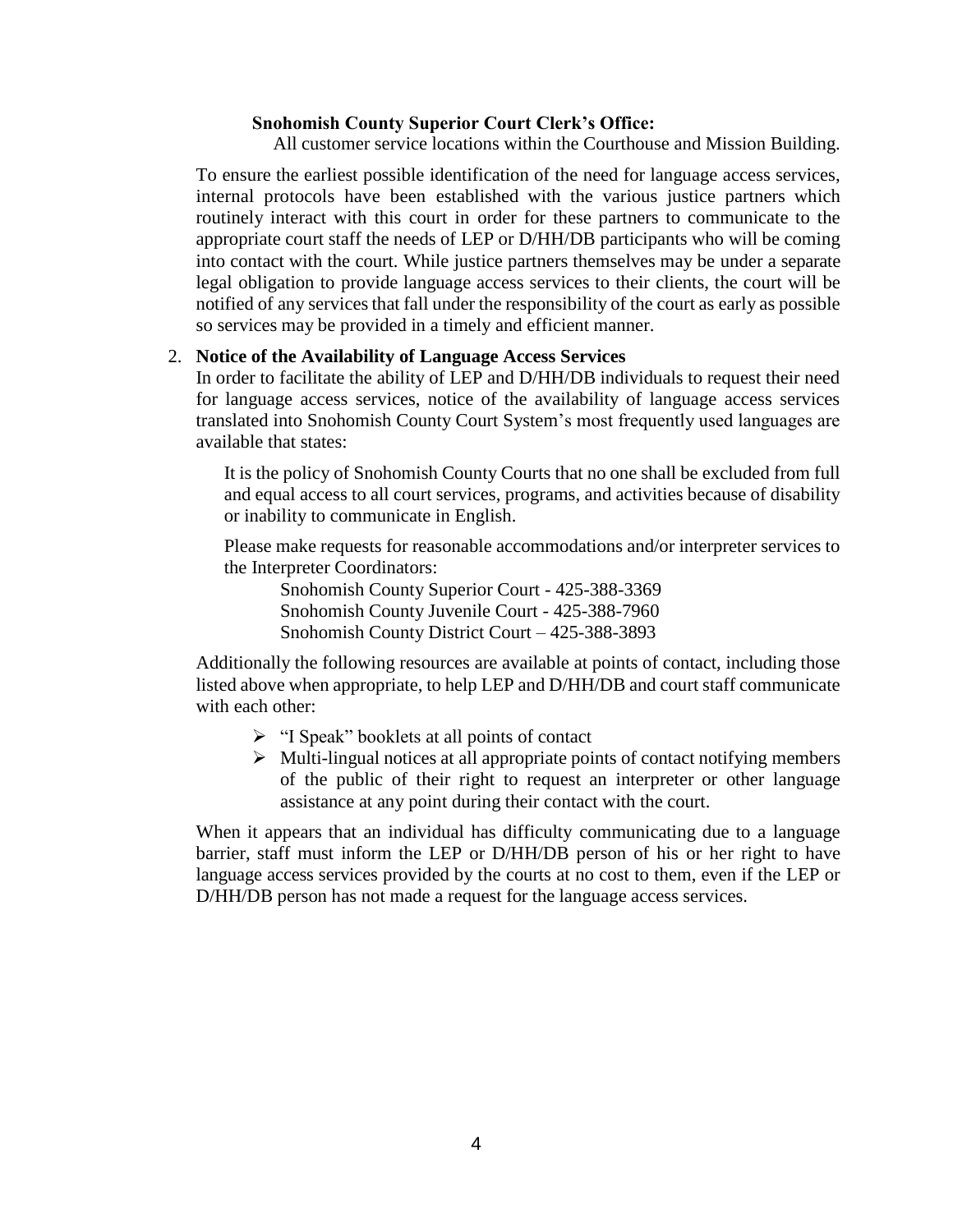### **V. LANGUAGE ACCESS SERVICES**

- A. **Language Access Services Inside the Court Room**
	- 1. **Appointment of a Certified, Registered, or Qualified Interpreter for In Court Proceedings**

The personnel responsible for appointing an interpreter will comply with the following order of preference in appointing an interpreter as set forth in RCW 2.43.030(1) (b) and (2).

#### RCW 2.43.030(1) (b) states:

An in-person Certified or Registered interpreter who has been credentialed by the Administrative Office of the Courts shall be appointed, whenever possible, unless good cause is found and noted by the appointing authority. "Good cause" includes, but is not limited to, a determination that:

Given the totality of the circumstances, including the nature of the proceeding and the potential penalty or consequences involved, the services of an in-person credentialed interpreter are not reasonably available to the appointing authority; or

The current list of credentialed interpreters maintained by the Administrative Office of the Courts does not include an interpreter in the language spoken by the LEP.

### RCW 2.43.030(2) states:

If good cause is found for using an interpreter who is not credentialed by the Administrative Office of the Court, the appointing authority shall make a preliminary determination that the proposed interpreter is able to interpret accurately all communications to and from such person in that particular proceeding. The appointing authority shall satisfy itself on the record that the proposed interpreter:

Is capable of communicating effectively with the court or agency and the person for who the interpreter would interpret; and

Has read, understands, and will abide by the code of ethics for language interpreters established by court rules.

In the event no in-person interpreter is available locally, the court will weigh the need for moving forward with the proceeding against any possible negative consequences to the LEP or D/HH/DB person's ability to effectively participate in the proceedings through the use of a remote interpreter, as may be allowed by Washington court rule or law. When evidentiary matters are before the court, the court may reschedule the hearing until an in-person interpreter is available, whether located in-state or out-of-state, and be made present at the hearing.

Snohomish County Court System will not appoint as interpreters anyone with a potential conflict of interest in the case, including the following: minors; friends and family of the LEP or D/HH/DB person; advocates and attorneys; justice partner bilingual staff; or anyone deemed unqualified after inquiry by the court.

#### 2. **Practices in the Appointment and Use of Interpreters**

In appointing interpreters, staff will ensure that the interpreter and the LEP or D/HH/DB participant can effectively communicate. It is also the staff's practice to: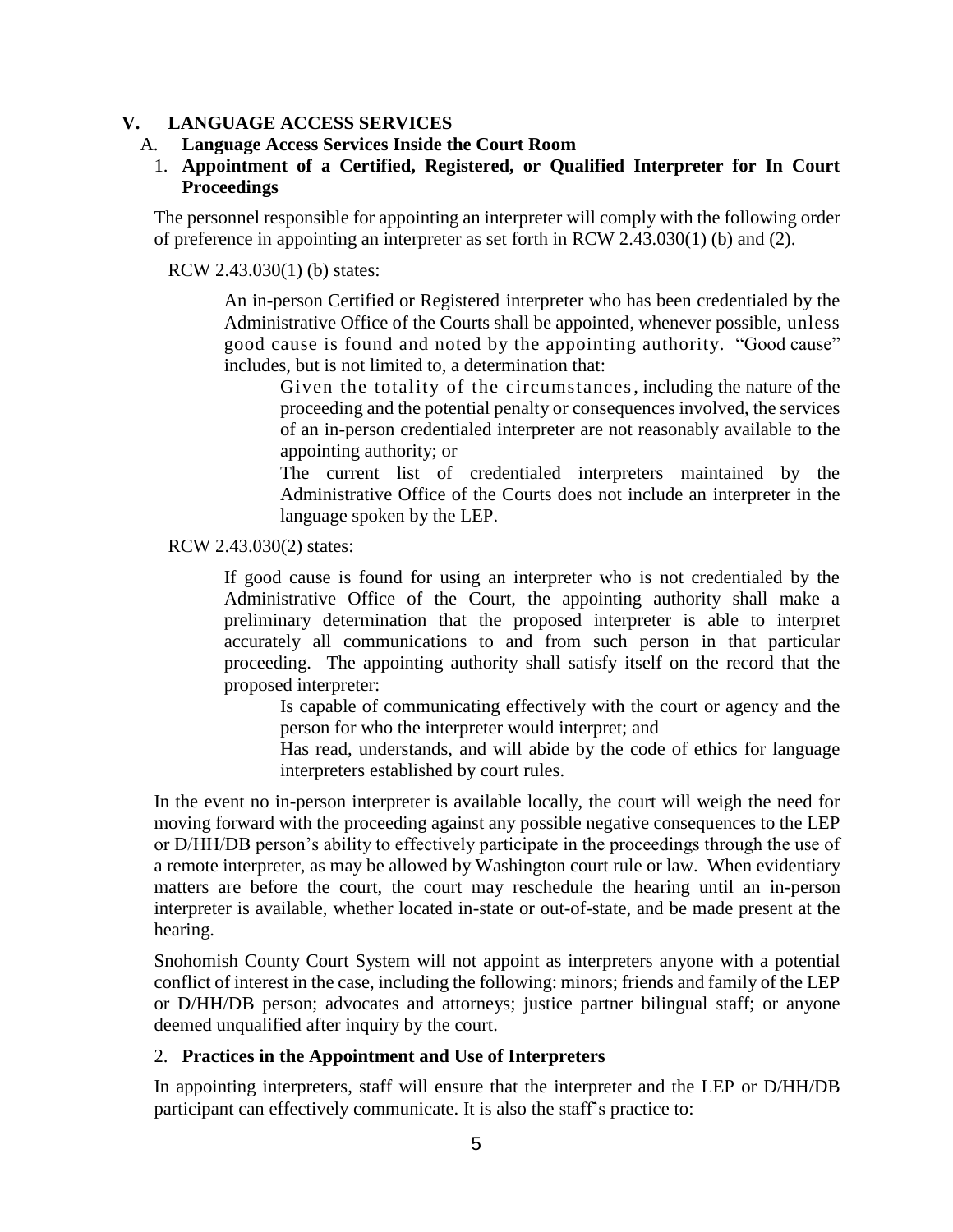- $\triangleright$  Make a determination of the appropriate number of interpreters that may be required for the proceeding. When the proper administration of justice so requires the court may appoint multiple or separate interpreters.
- $\triangleright$  For long hearing sessions or trials, appoint a team of two interpreters or if no second interpreter is available, allow the interpreter to have frequent breaks to avoid interpreting fatigue, ensure accuracy, and avoid subsequent errors.
- $\triangleright$  Only allow an LEP or D/HH/DB person to waive his or her right to the assistance of an interpreter if the waiver is understood, voluntary, and on the record. The waiver of an interpreter may be rejected by the court or later revoked by the person.
- $\triangleright$  Require interpreters to provide sight translations for documents related to the court proceedings and prohibit them from providing legal advice to LEP or D/HH/DB individuals.
- $\triangleright$  Provide sign language interpreters for jurors who are D/HH/DB when such persons are called and selected for jury service.

# 3. **Calendaring and Scheduling of Interpreters for In-court and Out-of-court Contacts**

In order to provide high quality language access services in an efficient and timely manner**,**  the following practices are employed:

- $\triangleright$  Batching of matters for which an interpreter for a specific language is needed so long as this does not cause unnecessary delays in access and loss of remedies available to litigants;
- $\triangleright$  Coordinating calendars so an interpreter may be available for several matters in the same court location on the same day;
- $\triangleright$  Establishing systems so that an interpreter coordinator can easily dispatch an interpreter from one court location to another, or one courtroom to another, efficiently;
- $\triangleright$  Coordinating the use of interpreters so that when an interpreter is not busy in a courtroom proceeding he or she may be available in person or telephonically to assist in other court-managed services; and
- $\triangleright$  Identifying interpreters and agencies available by telephone to assist in non-evidentiary proceedings or other court programs.

# 4. **Remote Interpreting**

For hearings where a certified or qualified interpreter is unavailable in person, the judicial officer may authorize in-court use of telephonic interpreting provided by credentialed interpreters and agencies, including the Language Line. Telephonic interpreting will be a last resort for courtroom proceedings.

The court requires training for staff on telephonic interpreting and how to use the technology.

# B. **Language Services outside the Courtroom**

Reasonable steps are taken to ensure that LEP or D/HH/DB individuals have meaningful access to services outside the courtroom. It is the practice of the court to provide interpreters for court-managed services, programs and operations consistent with state and federal language access mandates. In compliance with such mandates, the court shall provide language access services at:

 $\triangleright$  Alternative dispute resolution programs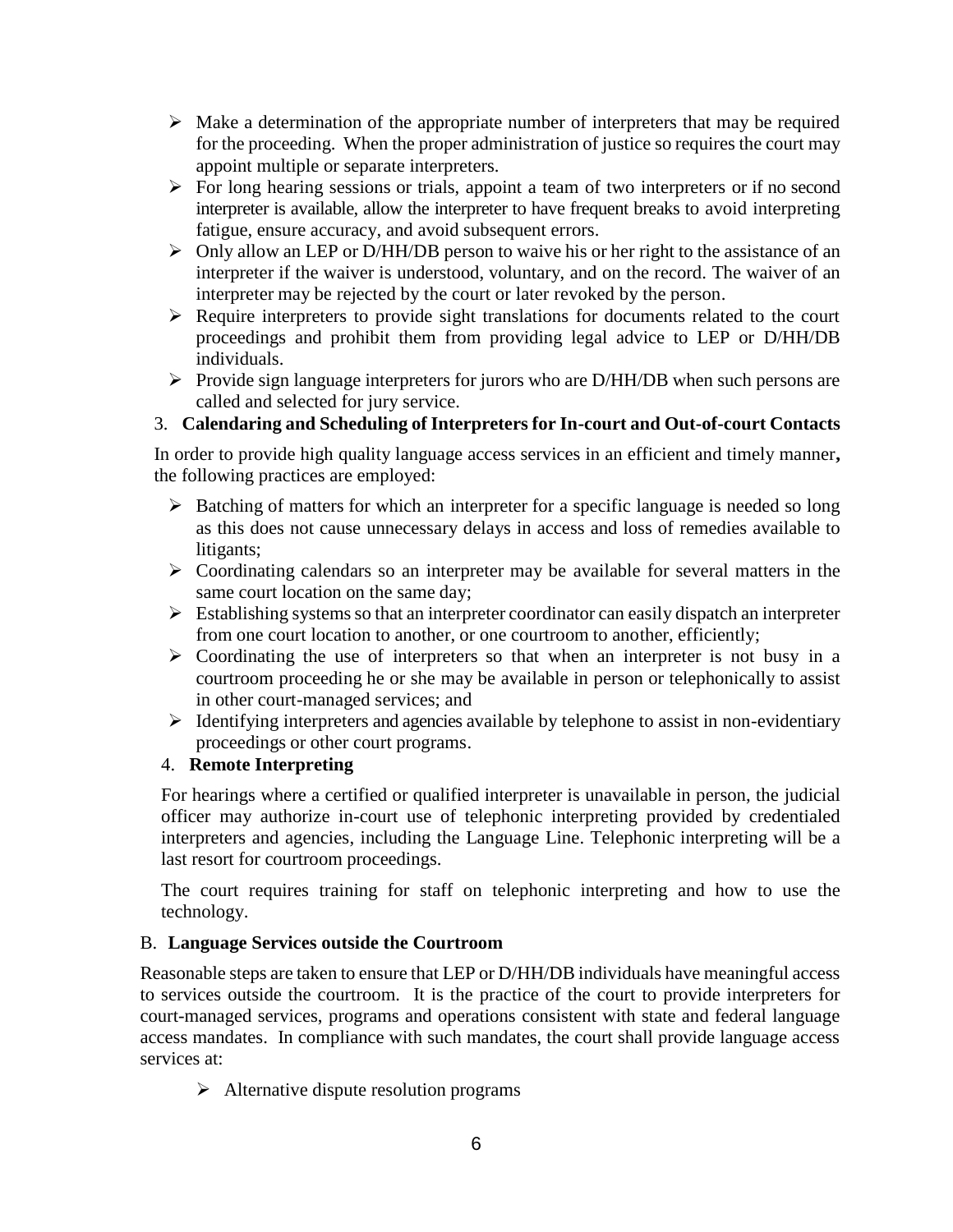- $\triangleright$  Anger management class
- CASA Programs
- $\triangleright$  Cashiers
- $\triangleright$  Diversion programs
- Guardians Ad Litem
- $\triangleright$  Information counters
- $\triangleright$  Intake or filing offices
- $\triangleright$  Juvenile detention
- $\triangleright$  Parenting classes
- $\triangleright$  Pro se clinics
- $\triangleright$  Probation offices
- $\triangleright$  Community programs
	- o DV-MRT
	- o Alive @ 25
	- o Attitudinal Defensive Driving Course

The court, in compliance with federal and state civil rights laws and regulations, the court shall provide the most appropriate language access service for these programs and services, including qualified interpreters, bilingual staff, and translated materials and information. When the most appropriate language access service is the appointment of a qualified interpreter, the court shall follow the guidelines described for the appointment of interpreters.

As noted in the policy interpretation section earlier, chapter 2.42 RCW requires that courts provide interpreters for persons who are D/HH/DB when they are required to attend court ordered-programs or services. In addition to the provision of qualified interpreters in all proceedings where required, court's bilingual staff may assist with language needs outside of court proceedings. Bilingual staff shall be trained to understand their role, how it differs from the role of an interpreter, and that staff are only used for basic communications.

In the customer service setting, the Language Line telephonic interpreting service is utilized to assist LEP customers. Additionally, web-based translation services may be used by court staff in limited circumstances.

# C. **Translated Forms and Documents**

Translating forms, documents, and electronic materials into non-English language is important so that LEP individuals have greater access to the courts' services. Judicial and court staff shall not use web-based applications or software to provide document translations for LEP individuals.

State forms which have been translated are available at [www.courts.wa.gov/forms.](http://www.courts.wa.gov/forms) Additional informational resources translated into Spanish include:

- [A Guide to Washington State Courts](http://www.courts.wa.gov/newsinfo/content/pdf/CourtGuide2011_spanish.pdf) / [Guía de los Tribunale del Estado de](http://www.courts.wa.gov/newsinfo/content/pdf/CourtGuide2011_spanish.pdf)  [Washington](http://www.courts.wa.gov/newsinfo/content/pdf/CourtGuide2011_spanish.pdf)
- [Self-Represented Persons in District Court](http://www.courts.wa.gov/programs_orgs/pos_bja/ptc/documents/DistrictCourtProSeLitigantInformation_Spanish.pdf) / Personas que se representan a sí mismas en el Tribunal de Distrito
- [Self-Represented Persons in Superior Court Civil Proceedings](http://www.courts.wa.gov/programs_orgs/pos_bja/ptc/documents/SuperiorCourtProSeLitigantInformation_Spanish.pdf) / Personas que se auto representan en procedimientos civiles en el Tribunal Superior
- [An Introduction to Small Claims Court](http://www.courts.wa.gov/newsinfo/resources/brochure_scc/smallclaimsSpanish.pdf) / [Una Introducción Al Juzgado De](http://www.courts.wa.gov/newsinfo/resources/brochure_scc/smallclaimsSpanish.pdf)  [Demandas De Cuantía Menor](http://www.courts.wa.gov/newsinfo/resources/brochure_scc/smallclaimsSpanish.pdf)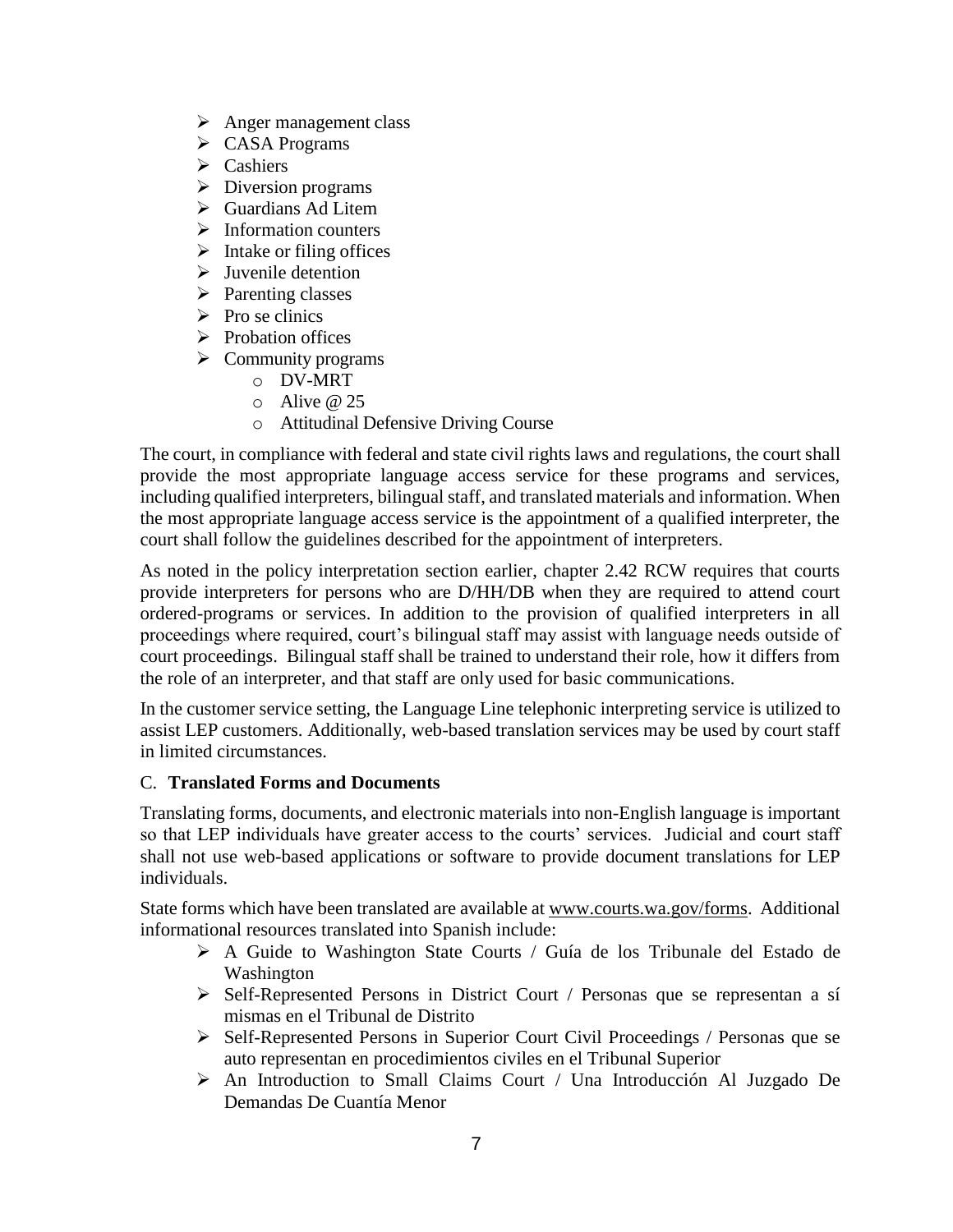- Domestic Violence Affects Us All/La Violencia Domestica Nos Afecta a Todos
- Snohomish County Superior Court Clerk's Office Citizen Guide, Secretaria del Condado de Snohomish Guia del Ciudadano
- Petition for At Risk Youth and Child In Need of Services/Petición de Joven en Riesgo Niño n Necesidad de Services
- $\triangleright$  Advice of Rights form translated into Spanish
- Domestic Violence Affects Us All, *translated into Spanish, Arabic, Korean, Russian, and Vietnamese.*

The forms are available at the appropriate locations in its court system.

### D. **Providing Emergency Information to LEP Court Customers**

In taking reasonable steps to ensure that LEP and D/HH/DB individuals have meaningful access to emergency information should an emergency situation arise, the court provides such information in the following ways:

- $\triangleright$  There are universally understood emergency signs located in the strategic places throughout the courthouse building.
- $\triangleright$  Emergency exits are clearly marked.

# **VI. TRAINING**

The Snohomish County Court System is committed to providing training for all judicial and court staff members who come in contact with LEP and D/HH/DB individuals in order to ensure the successful delivery of language access services. The court will provide staff training on all requirements in this Language Access Plan. Additional training opportunities will include:

- $\triangleright$  Judicial CLEs via Conferences
- $\triangleright$  Role of an interpreter, modes of interpreting, and interpreter ethics and professional standards
- $\triangleright$  Cultural Awareness

Training efforts will include an initial training for new staff on the requirements of the current Language Access Plan and a periodic training for existing court personnel that addresses any revisions made to the plan.

Resources and information regarding language access services, policies and procedures, and tools for providing language assistance (such as bench cards, language identification guides, brochures, etc.) are available to all court staff and decision makers via the court's Language Access Coordinator/Interpreter Coordinator and the Snohomish County Courts Interpreter Services webpage.

### **VII. COMPLAINT PROCESS FOR NON-COMPLIANCE**  A. **Complaints Against Local Court**

This specific complaint process is designed to bring to the attention of the local court, and if necessary, the Commission, allegations filed by LEP or D/HH/DB parties that the local court is out of compliance with its Language Access Plan, any applicable federal statutes or regulations, state statutory provisions, such as chapters 2.42 or 2.43 RCW and/or any applicable state or local court rules. Under the law, a person may elect to file a grievance with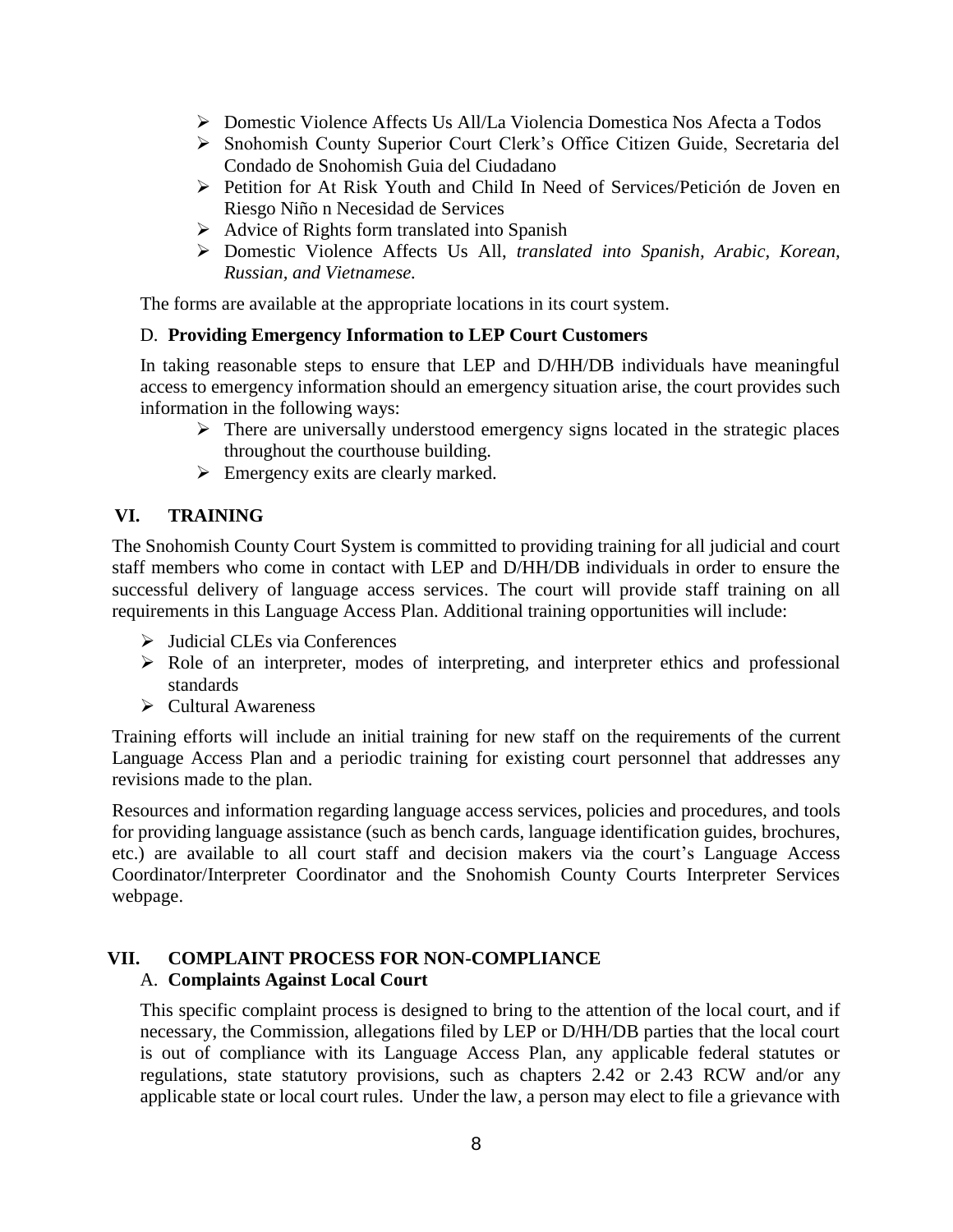a specific agency of the Snohomish County Court System, a complaint with the Washington State Interpreter Commission, and/or the Department of Justice, at their discretion. This is an informal process whereby the Commission may be involved in providing consultation and guidance to LEP parties and local courts in resolving and removing barriers to language access services and resources.

LEP and D/HH/DB individuals are encouraged to first file a complaint with the local court using local court customer complaint filing procedures. The local court complaint rules are as follows:

# 1. **LANGUAGE ASSISTANCE PLAN GRIEVANCE PROCEDURE**

This Grievance Procedure is established to resolve allegations filed by Limited English Proficient (LEP) or deaf, hard of hearing, and deaf-blind (D/HH/DB) parties that the court is out of compliance with its own Language Access Plan (LAP).

The complaint shall be in writing and contain information about the alleged noncompliance. The written complaint shall be submitted as soon as possible, but no later than 30 calendar days after the alleged violation.

In order to assist Snohomish County in obtaining the necessary information for your complaint, please follow these steps:

Complete Snohomish County Court System LAP Complaint Grievance form (found on the Interpreter Services Web Page). Submit the form and any attachments to:

| <b>Snohomish County District Court</b> | <b>Snohomish County Superior and Juvenile</b> |
|----------------------------------------|-----------------------------------------------|
| <b>Court Administrator</b>             | Court                                         |
| 3000 Rockefeller Ave, MS 508           | <b>Assistant Administrator</b>                |
| Everett, WA 98201                      | 3000 Rockefeller Ave, MS 502                  |
| 425-388-3895                           | Everett, WA 98201                             |
| FAX: 425-388-6480                      | 425-388-3761                                  |
| Email                                  | FAX: 425-388-3498                             |
| SDCInterpreterSupport@snoco.org        | Email                                         |
|                                        | SSCInterpretersSupport@snoco.org              |

Within 15 calendar days after receipt of the complaint, the designated court representative will respond in writing to the complainant. The response will explain the position of the Court and may offer options for substantive resolution of the complaint. Subsequent to the written response, the complainant may appeal the decision within 15 calendar days after receipt of the response to the Presiding Judge, who will respond within 15 calendar days in writing to the complainant.

Should the complainant not be satisfied with the Presiding Judge's response, the complainant shall be advised of their right to file a complaint with the Washington State Interpreter Commission and/or U.S. Department of Justice Civil Rights Division.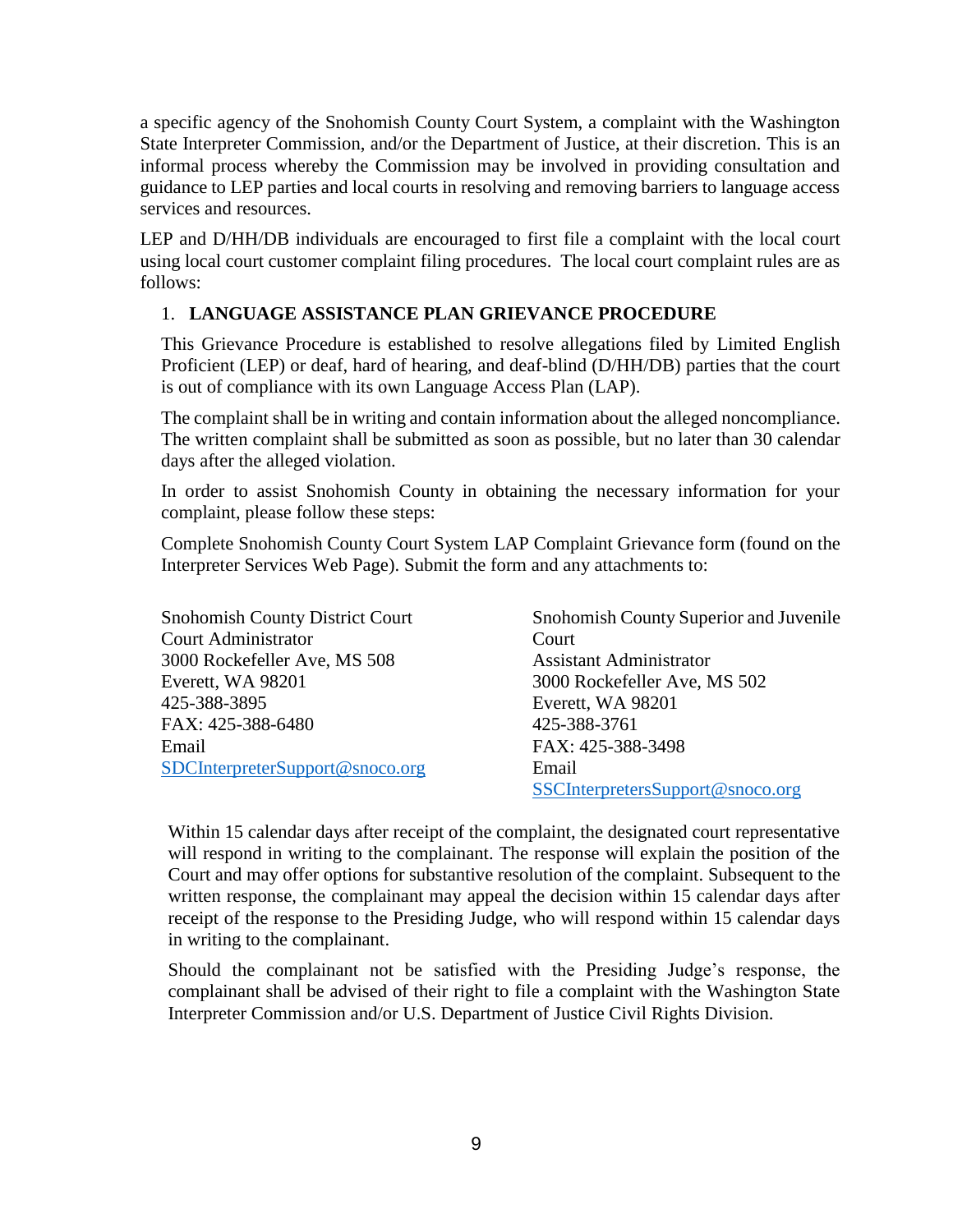Washington State Interpreter Commission c/o Interpreter Commission Staff Administrative Office of the Courts PO Box 41170 Olympia, WA 98504-1170 360-350-5373

U.S. Department of Justice 950 Pennsylvania Avenue NW Civil Rights Division Disability Rights Section 1425 NYAV Washington, DC 20530 FAX: (202) 307-1197 Online: [www.ada.gov](http://www.ada.gov/)

### 2. **Complaint Filed with the Court Interpreter Commission**

Except in extraordinary circumstances, the complaint must be filed with the Commission by an aggrieved party within 60 days from the date of the events on which the complaint is based.

Within 3 business days of the receipt of the complaint against a local court, Commission staff will inform complainant, using the contact information provided by complainant, of their option to file their complaint with the Department of Justice and of the need to file such complaint within 180 days from the date of the alleged discrimination.

- a. Complaints filed with the Court or the AOC must be in writing and must be signed. The complaint must include the following information:
	- 1) A clear and brief description of the complaint and any evidence upon which the allegation is based, with relevant supporting documentation. The description and supporting evidence should include relevant facts that support the complaint that the court did not provide language access services;
	- 2) If possible, the complaint should identify the section(s) of the court's plan, statutes or regulations alleged to have been violated and the time frame in which the lack of compliance is alleged to have occurred;
	- 3) Disclosure of any other channels the complainant is pursuing, including legal action (optional); and
	- 4) A statement authorizing the Commission to send a copy of the complaint to the court that is the subject of the complaint.

#### **Complaints filed with the Interpreter Commission should be sent to:**

Washington State Interpreter Commission c/o Interpreter Commission Staff Administrative Office of the Courts PO Box 41170 Olympia, WA 98504-1170.

Or by contacting Robert W. Lichtenberg at 360-350-5373 by telephone or via email to [Robert.Lichtenberg@courts.wa.gov](mailto:Robert.Lichtenberg@courts.wa.gov)

#### b. **Interpreter Commission Complaint Review**

1) The Commission shall determine whether the complaint alleges facts that raise issues relating to the court's compliance with its LAP, federal civil rights laws, chapters 2.42 and/or 2.43 RCW or court rules. This determination shall be made within 10 business days of receiving the complaint. The Commission may request additional information from the complainant if appropriate. If the Commission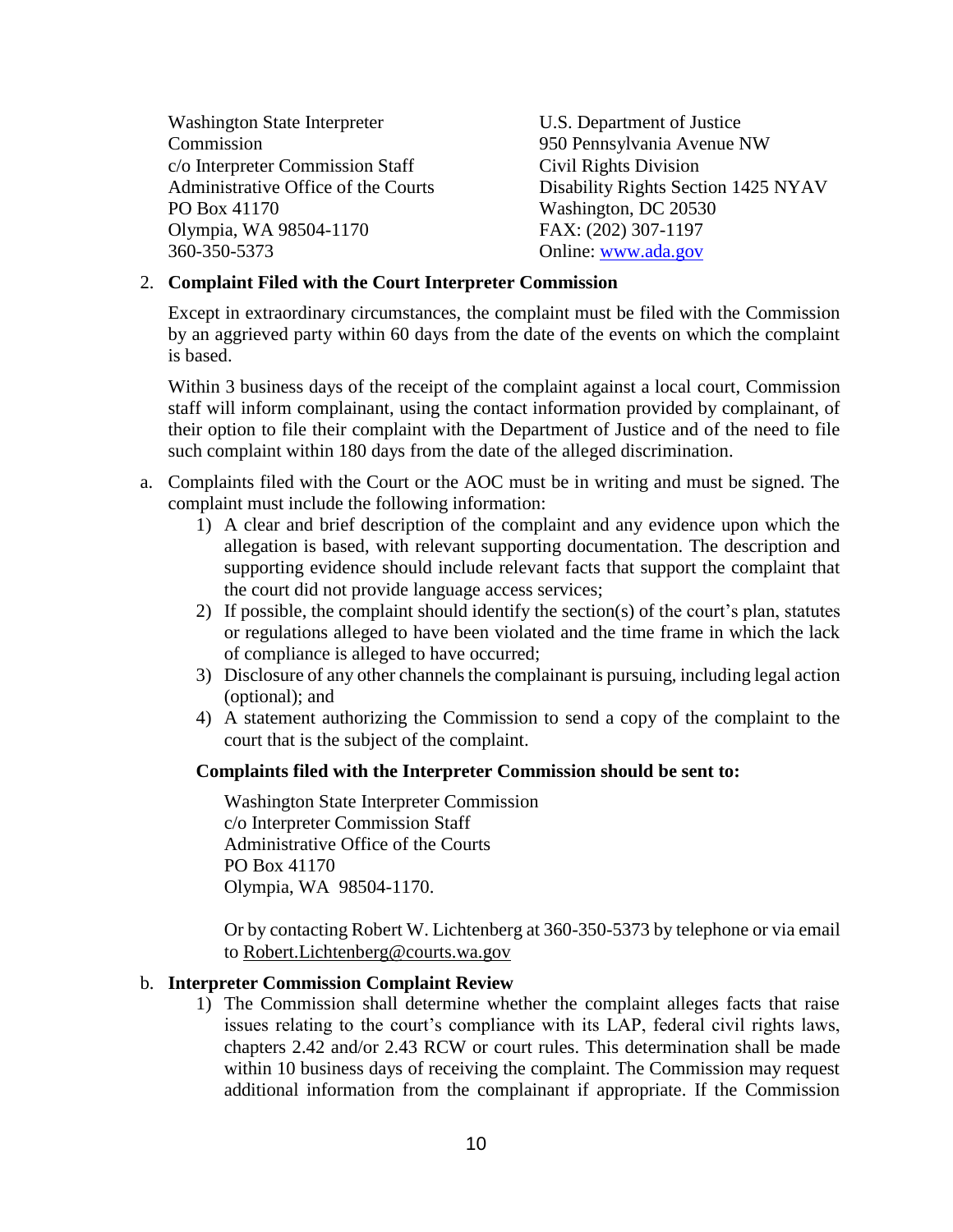concludes that the complaint does not raise issues relating compliance with the LAP, Title VI of the Civil Rights Act, chapters 2.42 and/or 2.43 RCW, the matter will be closed and the complainant will be notified of the decision.

- 2) If the Commission determines that the complaint may raise possible compliance issues, the complaint shall be sent to the court and a response requested. The Commission ordinarily will request the presiding judge of the court or their designee to respond within 30 days.
- 3) If the response from the court establishes that the court is not out of compliance with respect to the matters raised in the complaint, the Commission will close the matter.
- 4) If the court's response does not clearly establish that it is operating in compliance with the matters raised by the complaint, the Commission may appoint a fact-finder to investigate the issues raised by the complaint and to report on the court's response, if necessary. The complaint, the court's response, and fact-finder's report, if any, shall be referred to the Commission for any further action deemed necessary by the Commission.
- 5) The person making the complaint will be notified promptly regarding the conclusion of the Commission's review.

# **VIII. PUBLIC NOTIFICATION AND EVALUATION OF LAP A. LAP Approval & Notification**

Snohomish County Court System LAP has been approved by the Superior Court bench and Court Administrator, the District Court Presiding Judge and Court Administrator, and the County Clerk, and a copy has been forwarded to Washington State Administrative Office of the Courts' Interpreter Program Coordinator. Any revisions to the plan are to be submitted to the Presiding Judges, Court Administrators and County Clerk for consideration and approval, and then forwarded to the Interpreter Program Coordinator. Copies of Snohomish County Court System LAP shall be provided upon request. In addition, the court shall post its LAP on its own website at: *<https://snohomishcountywa.gov/575/Interpreter-Services> <https://snohomishcountywa.gov/1436/Interpreter-Services>*

# **B. Outreach and Communication of Plan**

In efforts to inform the public of the existence of the LAP, the court will collaborate with local bar associations, justice partners and other relevant organizations to ensure distribution of information. Feedback garnered will be taken into account at the periodic evaluation of the protocol.

# **C. Periodic Evaluation of the LAP**

A periodic needs assessment to determine whether changes to the LAP are needed will be conducted. Feedback from stakeholders, including LEP and D/HH/DB persons, attorneys, and the public will be taken into account during the periodic review.

This assessment will be done by reviewing various areas in which the court provides language access services, taking into consideration, at a minimum, the number of interpreters requested by language in the courts and the identification of emerging changes in the languages spoken or signed within the court's local population as identified by any informational means or by other methods. Elements of the assessment evaluation shall include: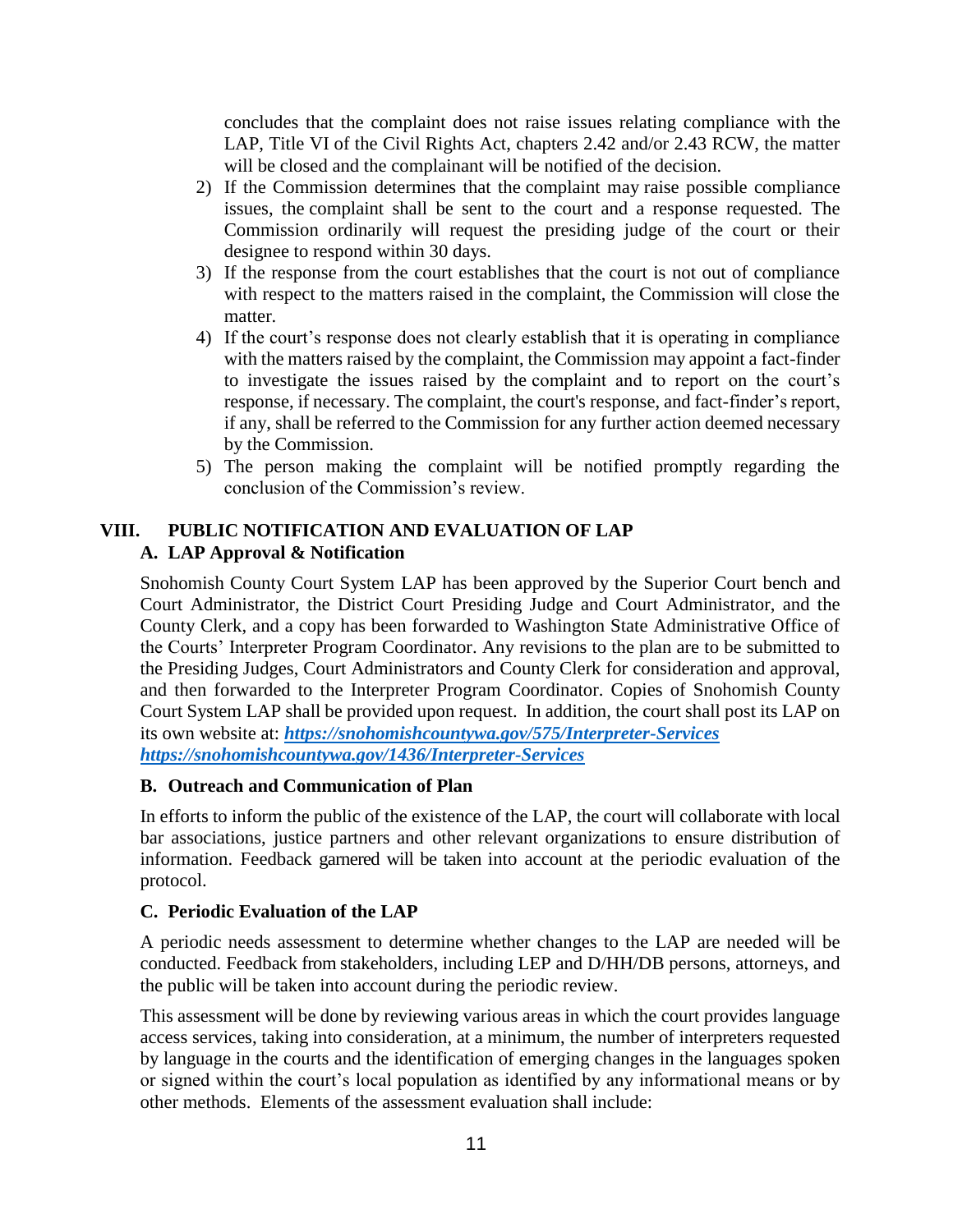- $\triangleright$  Number of LEP or D/HH/DB persons requesting court interpreters;
- Assessment of current language needs to determine if additional services or translated materials should be provided;
- Assessing whether staff members adequately understand LAP policies and procedures and how to carry them out;
- $\triangleright$  Incorporating feedback from LEP, deaf and hearing impaired communities around the state; and
- $\triangleright$  Identification of challenges or trends your court is experiencing with providing language access services.

Any revisions made to the plan will be communicated to all court personnel, and an updated version of the plan will be posted on the court's web site. In addition, the Snohomish County Court System will submit to the Administrative Office of the Courts a copy of any updated information contained in this LAP within 60 days of its approval.

#### **D. Ideas for Future Improvements in Language Access**

The Snohomish County Court System will review the results of its periodic needs assessment and conduct the following activities**:**

Identify any challenges or trends your court is experiencing with providing language access services, sourcing of interpreters, document translation tasks, and website information that is accessible to LEP and D/HH/DB individuals.

Engage in collaborative efforts with other courts to improve and coordinate interpreter scheduling where interpreter resources are shared.

Identify and implement changes or improvements identified by your court to improve language access services that are within the scope of this LAP.

#### LAP Contact Person

**State Contact**

Robert Lichtenberg AOC Interpreter Program 1206 Quince Street SE PO Box 41170 Olympia, WA 98504-1170 [Robert.Lichtenberg@courts.wa.gov](mailto:Robert.Lichtenberg@courts.wa.gov) (360) 350-5373

#### **Snohomish County District Court**

Interpreter Coordinator 3000 Rockefeller Ave, M/S 508 Everett, WA 98201 425-388-3893 Fax 425-388-6480 Email: [SDCInterpreterSupport@snoco.org](mailto:SDCInterpreterSupport@snoco.org)

#### **Snohomish County Superior Court**

Interpreter Coordinator 3000 Rockefeller Ave, M/S 502 Everett, WA 98201 425-388-3421 Fax 425-388-3498 Email: [SSCInterpreterSupport@snoco.org](mailto:SSCInterpreterSupport@snoco.org)

#### **Snohomish County Juvenile Court**

Interpreter Coordinator 2801 10<sup>th</sup> Street, M/S 702 Everett, WA 98201 425-388-7960 Fax 425-388-7853 Email: [SSCInterpreterSupport@snoco.org](mailto:SSCInterpreterSupport@snoco.org)

The effective date of this LAP plan is May 9, 2018.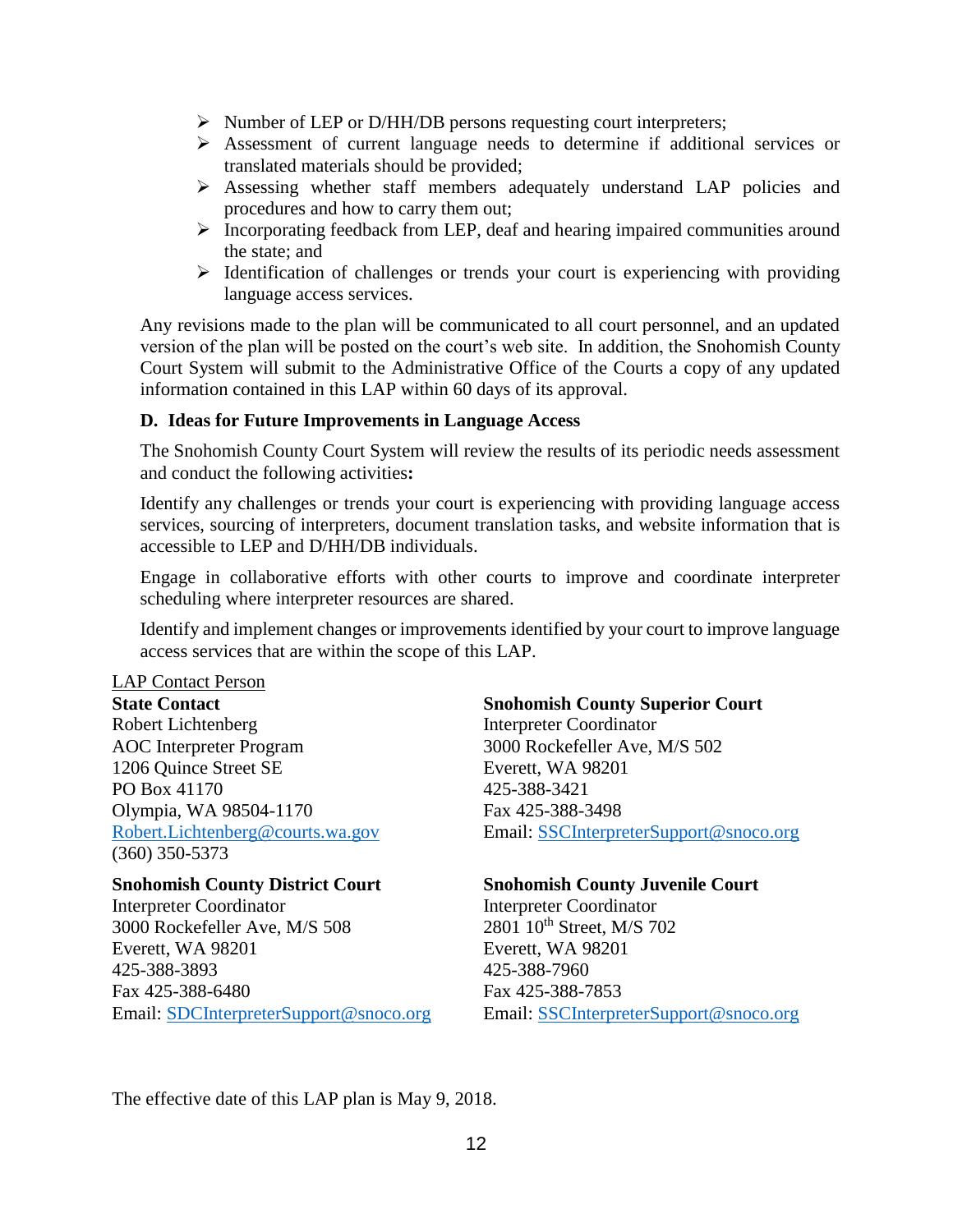# **APPENDIX A**

**Court Interpreter Bench Card**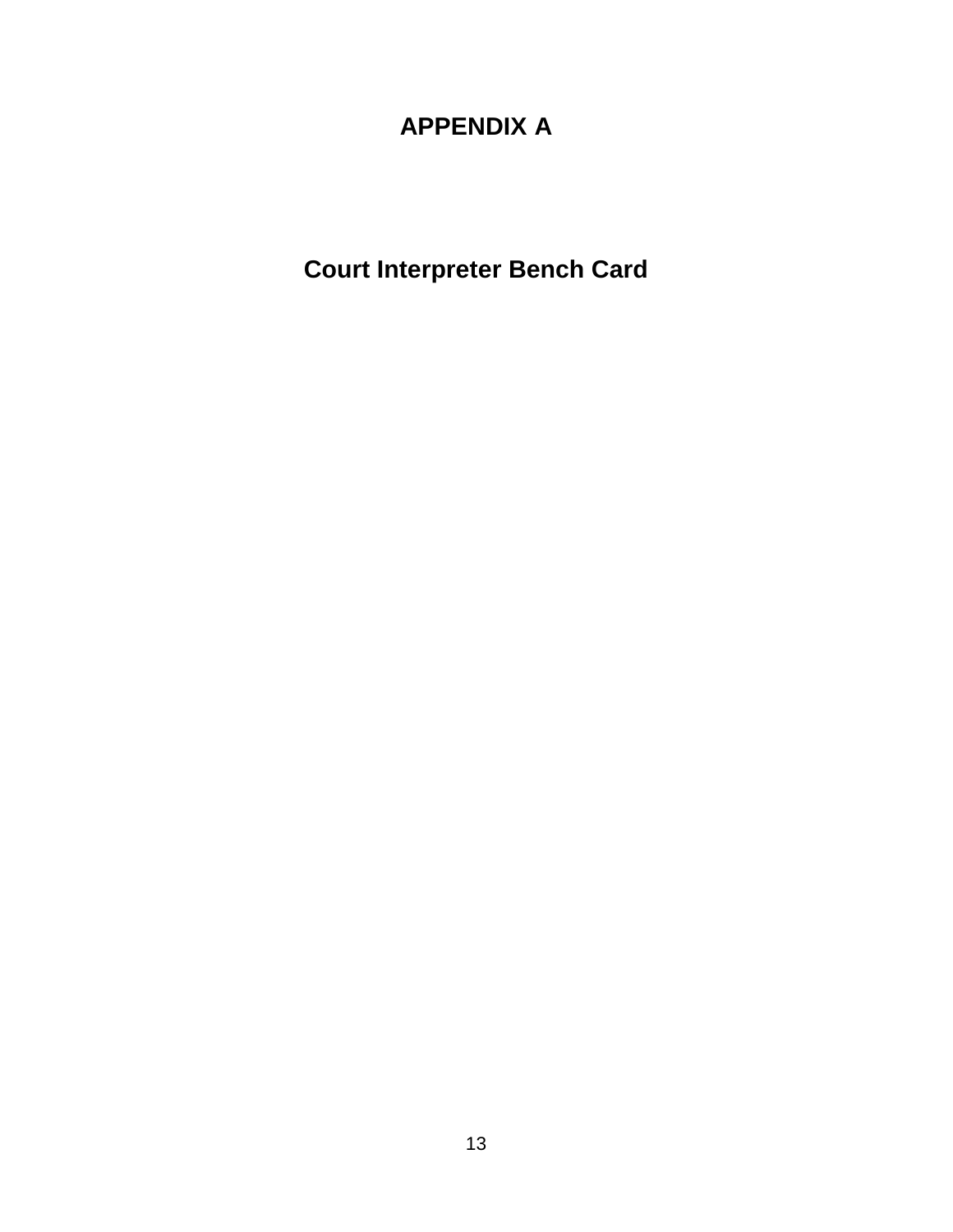

# **Bench Card Courtroom Interpreting**

#### **How do I determine whether a person needs an interpreter?**

Presume a need for an interpreter when an attorney or litigant indicates a party or a witness requests one. If an interpreter is not requested, but it appears a party/witness has limited English proficiency, a judge should ask questions **on the record** to assess the need for an interpreter.

#### **Sample questions for determining the English proficiency of a person and the need for an interpreter:**

(Avoid questions easily answered with yes or no replies.)

- 1. How did you come to court today?
- 2. How did you learn English, and what is most difficult about communicating in English?
- 3. Please tell me about your country.
- 4. Tell me more about your country.
- 5. Describe what you see in this courtroom.
- 6. What is the purpose of your court hearing today?
- 7. **You have the right to a court-appointed interpreter.** Tell the court the best way to communicate with you and to let you know what is being said.

*If the person has difficulty answering these simple questions, an interpreter is recommended. Presumably, a person unable to answer these questions is unable to communicate well in highstress matters involving legal terminology.*

Also, **if the court cannot understand the person's spoken English**, consider using an interpreter. Request that the person speak in their native language, so that the interpreter can interpret into English.

**For trials and other long proceedings**, court administration should hire a team of two interpreters, who will alternate interpreting approximately every 20 minutes.

**When is the court required by law to provide and pay for an interpreter? Limited English Proficient (LEP) Persons:** If the court is a direct or indirect recipient of federal funding, interpreters must be provided to LEP parties and witnesses at court-expense in all case types, including parents/guardians of minor crime victims and juvenile defendants. 42 U.S.C.A. §2000d; 28 C.F.R. §§42.104, 42.203(e); 67 Fed. Reg. §41455; Lau v. Nichols, 414 U.S. 563 (1974)

If the court is not a direct or indirect recipient of federal funding, interpreters must be provided to LEP persons at court-expense in all proceedings other than civil proceedings with non-indigent parties. RCW §2.43.040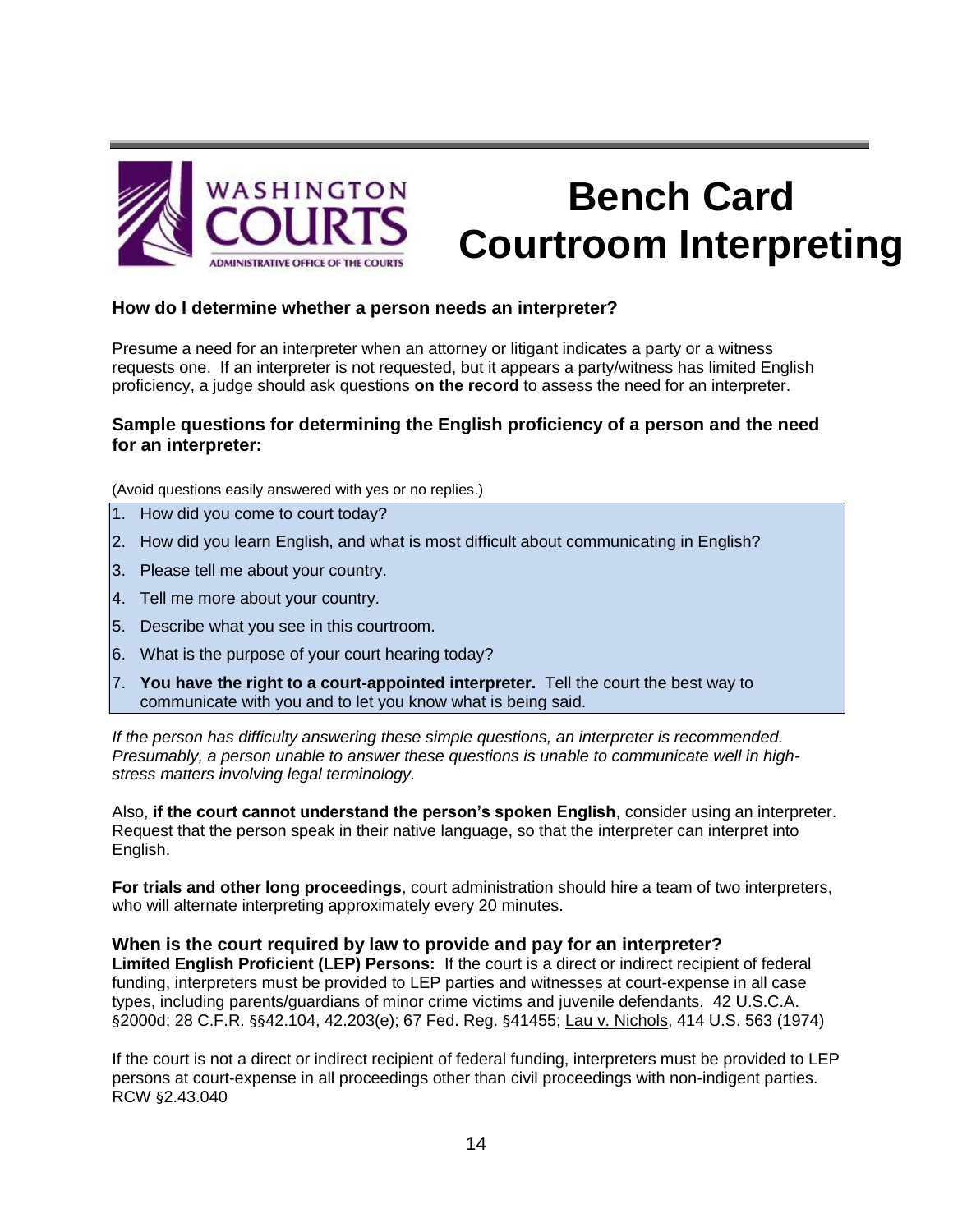**Persons who are Deaf:** Courts shall furnish interpreter services, assistive listening devices, or other communication methods where necessary, to afford an individual with a disability an equal opportunity to participate in court services, programs or activities, 28 C.F.R. §35.160, unless the court can demonstrate that provision of such services "would result in a fundamental alteration in the nature of the service, program or activity, or in undue financial and administrative burdens." 28 C.F.R. §35.164

# **Preference for Certified and Registered Language Interpreters**

#### **Foreign Language**

(1) Courts must appoint an AOC court certified or registered interpreter unless "good cause" is found and noted **on the record**: "good cause" = (a) certified or registered interpreter is not reasonably available or (b) the list of certified or registered interpreters does not include an interpreter in the needed language.

(2) Otherwise, the court must appoint an interpreter who is qualified on the record by the court to (a) interpret accurately; (b) is capable of communicating effectively for the court and the person; and (c) has read, understands and will abide by the code of ethics for language interpreters established by court rules (RCW §2.43.030(2)).

#### **Sign Language**

Courts must request a qualified interpreter through DSHS-ODHH or through a community center for hearing impaired persons. (2) Courts must make a preliminary determination that the interpreter can interpret accurately. (RCW §2.42.130)

#### **Oath**

The **Rules of Evidence**, an interpreter should be **qualified as an expert**, and administered an **oath**. WA R. Evid. 604; *see also* RCW §2.42.050; §2.43.050. Court interpreters who are certified or registered by the AOC or DSHS-ODHH are required to submit a signed, sworn oath to the AOC or DSHS-ODHH. Judges do not need to swear-in these interpreters if their names and AOC credentials are stated on the record. RCW §2.43.050(3). However, non-credentialed "Qualified" interpreters must be administered an oath.

#### **Sample qualification questions for interpreters NOT AOC certified or registered:**

- 1. What credentials do you have as an interpreter?
- 2. What is your native language? How did you learn **the contract of the state of the state**  $\frac{2}{3}$
- 3. Is your dialect compatible with Mr./Ms. 2
- 4. Are there any cultural or community concerns between you and Mr./Ms. That the court should be aware of?
- 5. What is your experience interpreting in court?
- 6. Have you ever interpreted for any of the people involved in this case?
- 7. Are you able to remain fair and impartial?
- 8. Are you familiar with the Code of Ethics for court interpreters? Please identify three of the primary tenets under GR 11.2.
- 9. To the parties: Does either party have any questions for the interpreter?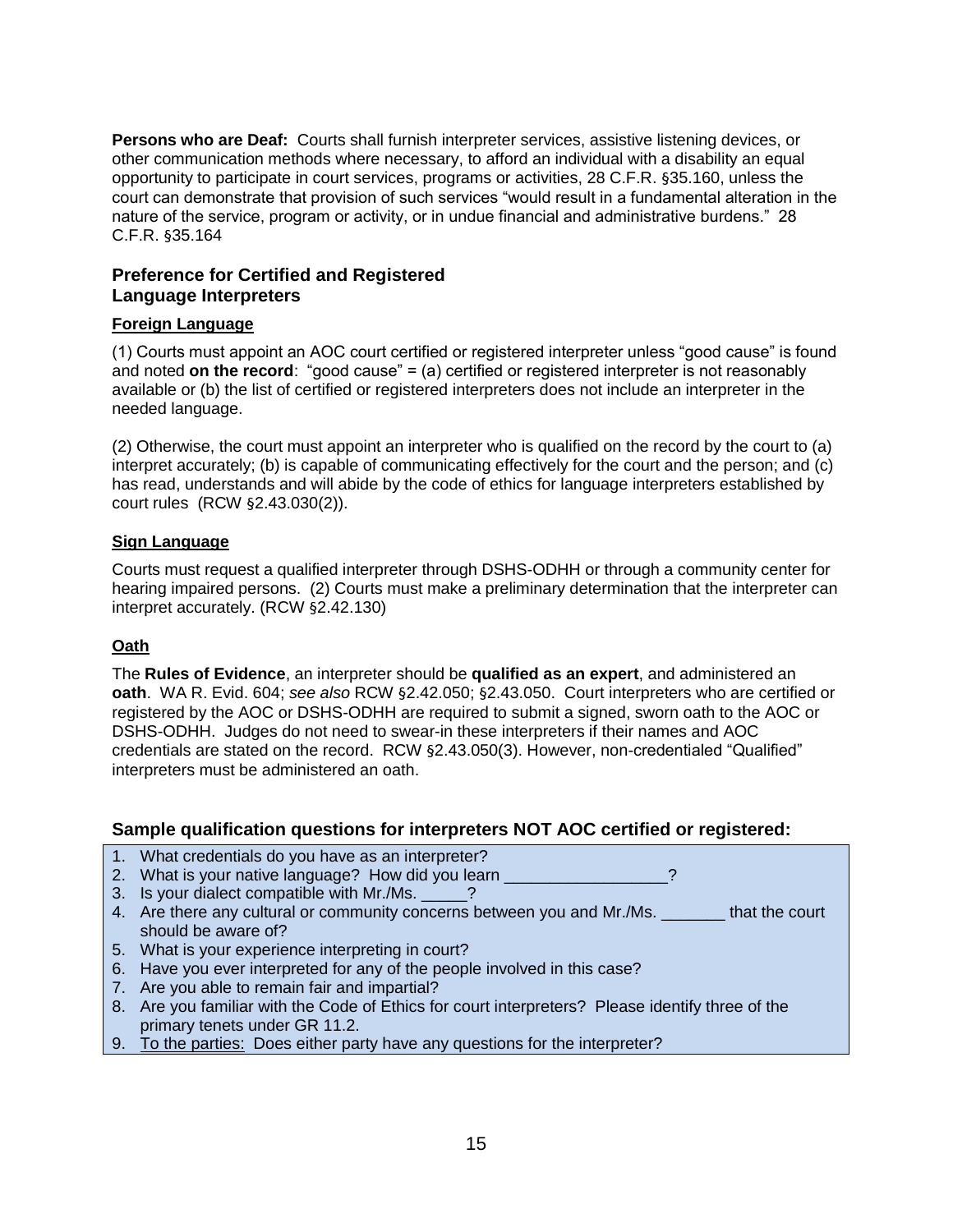#### **Interpreter oath for interpreters NOT AOC or DSHS-ODHH certified or registered:**

**Spoken Language:** Do you swear (affirm) that you will make a true interpretation to the person being examined of all the proceedings in the **Examinism in the value of a** language, and that you will repeat the statements of the person being examined to this court in the English language, to the best of your skill and judgment?

**Sign Language:** Do you swear (affirm) that you will make a true interpretation to the person being examined of all the proceedings in a manner which the person understands, and that you will repeat the statements of the person being examined to this court, to the best of your skill and judgment?

#### **Clarifying the Interpreter's Role**

To assure that all participants understand the role of the interpreter, consider reading the following language at the start of a court proceeding:

**To the speakers:** The interpreter can only interpret for one person at a time, so please do not speak or interrupt while someone is testifying or speaking. The interpreter can only interpret testimony that is spoken, so all responses must be verbal. You are reminded to speak at a slower but steady pace, and make eye contact occasionally with the interpreter to gauge whether your pace is appropriate. A slower pace is especially important when stating dates, numbers, figures or highly technical vocabulary.

**To the interpreter(s):** You are bound by the Code of Conduct for Court Interpreters, and you are expected to follow its provisions. You must interpret everything that is said in this courtroom, including this information. You are not allowed to engage in any conversation with the person(s) you are interpreting for. You are not allowed to give any legal advice, or express personal opinions about this matter. You are expected to maintain confidentiality, and not publicly discuss this case. If for some reason, you need to pause the proceedings so that you can refer to a dictionary or clarify a word, please raise your hand and speak up. Are there any questions?

#### **Tips for communicating through interpreters:**

- 1. Instruct all participants to speak (or sign) one at a time, loudly and/or clearly.
- 2. Allow the interpreter to converse briefly with the non-English speaker for the limited purpose of ensuring the understanding of accents, dialect or pronunciation differences.
- 3. Speak directly to the non-English speaking person. Do not ask the interpreter to independently explain/restate anything said by the party.
- 4. The interpreter must convey all questions, answers, and courtroom dialogue, and therefore, is constantly working. Advise the interpreter to notify the court when breaks are needed.
- 5. Allow the interpreter to review the court file prior to the hearing, to become familiar with names, dates, and technical vocabulary.
- 6. Monitor the interpreter so that side conversations are not held with the non-English speaking person.
- 7. Pause (give time for the interpreter to catch up).

#### **For additional assistance, please contact: AOC Court Interpreter Program at: 360-705-5279 or review information at [www.courts.wa.gov/interpreters](http://www.courts.wa.gov/interpreters)**

*Text in shaded boxes are example scripts for reading into the record.*

*Court Interpreter Commission – August 2017*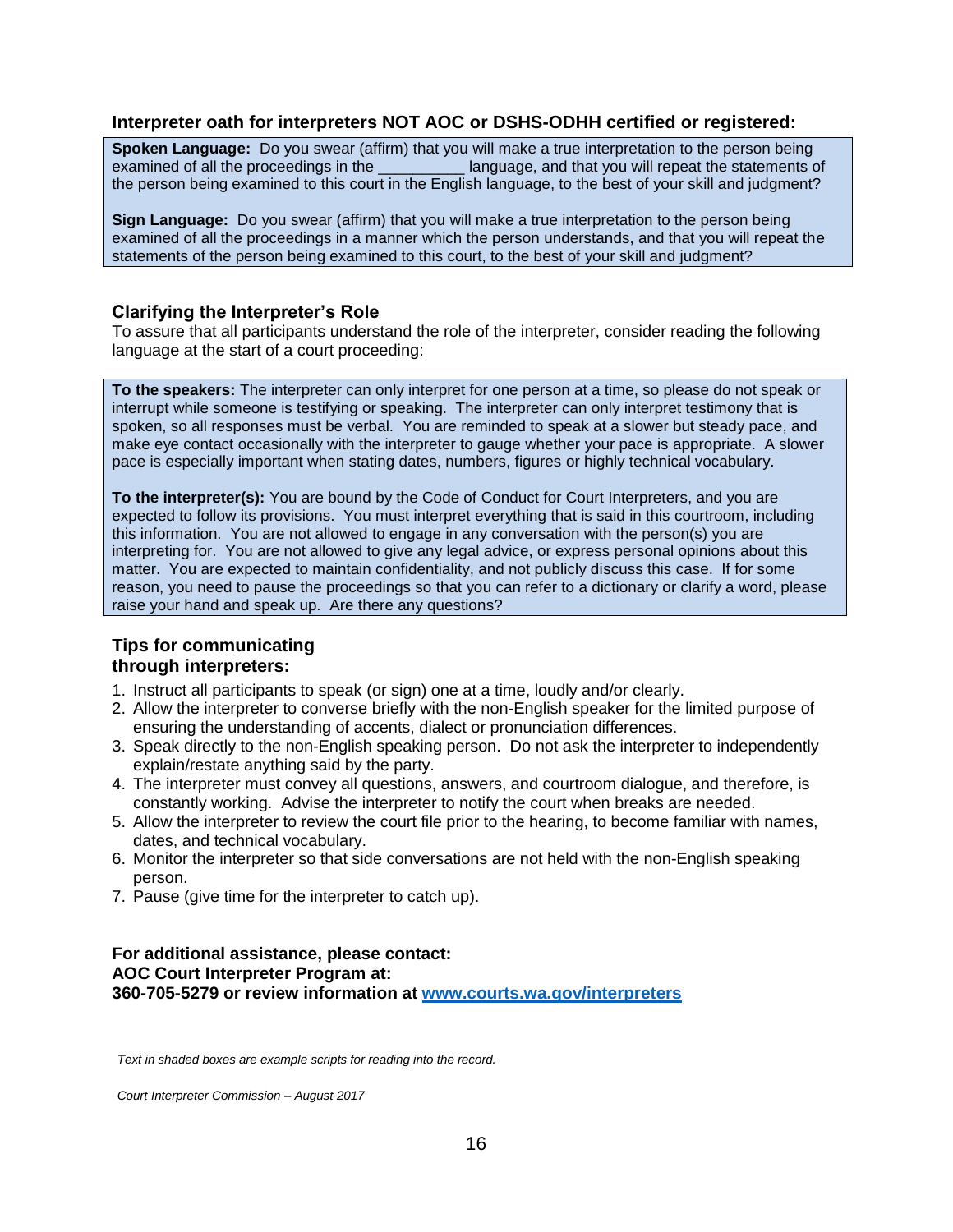# **APPENDIX B**

**Questions to Ask/Consider When Qualifying an Interpreter**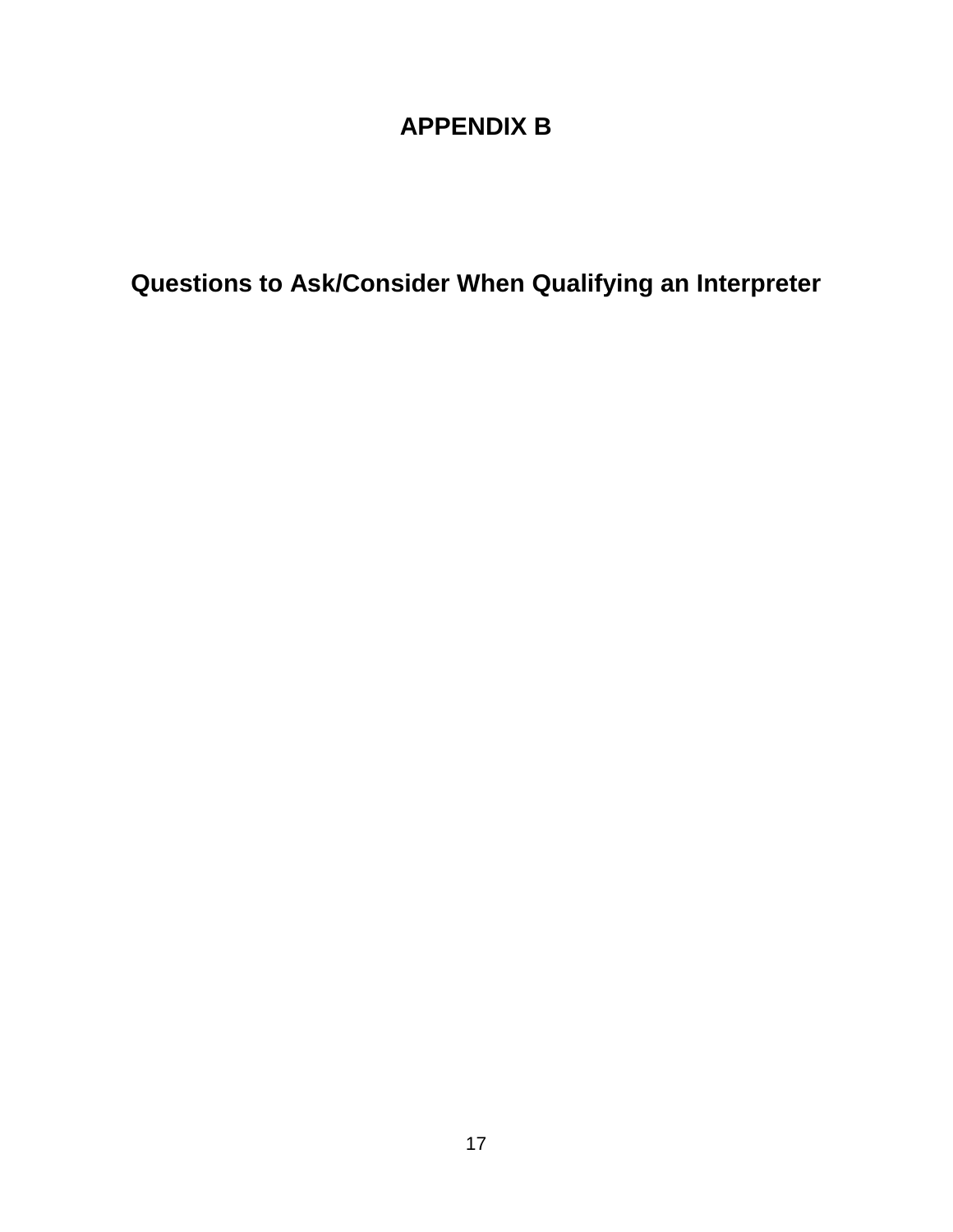# **QUESTIONS TO ASK/CONSIDER WHEN QUALIFYING AN INTERPRETER**

# *RCW 2.43.030 (2) states that:*

*If good cause is found for using an interpreter who is not certified or if a qualified interpreter is appointed, the appointing authority shall make a preliminary determination, on the basis of testimony or stated needs of the non-English-speaking person, that the proposed interpreter is able to interpret accurately all communications to and from such person in that particular proceeding. The appointing authority shall satisfy itself on the record that the proposed interpreter:*

- *a. Is capable of communicating effectively with the court or agency and the person for whom the interpreter would interpret; and*
- *b. Has read, understands, and will abide by the code of ethics for language interpreters established by court rules.*

### **Following is a list of questions recommended for judicial officers to use when qualifying a non-certified interpreter (including registered interpreters) for a hearing:**

- 1. Are you certified by the state of Washington as a court interpreter? Any other state? Any other credentials or certification?
- 2. What is your native language?
- 3. How did you learn English and the target language?
- 4. Can you read in both languages?
- 5. Did you formally study either language in school? What was your primary language in school? Where and how long did you attend school?
- 6. Have you had an opportunity to speak with the litigant(s)? Do you need a few minutes? Were there any particular communication problems?
- 7. Are you familiar with the dialectical or idiomatic peculiarities of the witness/parties?
- 8. Have you ever interpreted in court before? Where? How often? For what types of hearings or cases?
- 9. Have you received any special training in court proceedings?
- 10. Describe simultaneous interpreting and your experience with it.
- 11. Describe consecutive interpreting and your experience with it.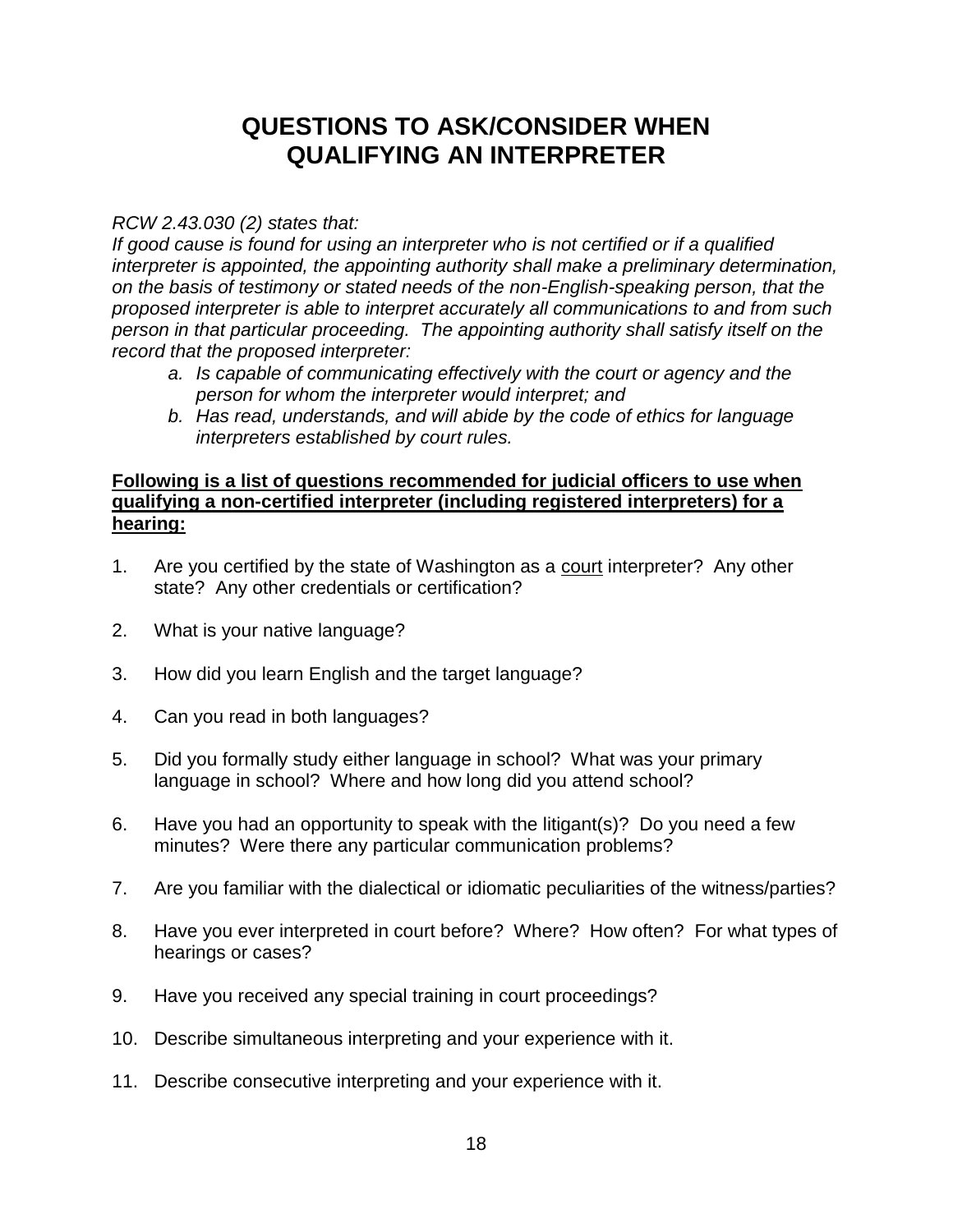- 12. Do you ever summarize statements while interpreting? Do you understand the law requires you to interpret everything said by all parties?
- 13. Have you read the Code of Conduct for Court Interpreters? Describe briefly the topics covered (see GR 11.1).
- 14. Are you a potential witness in this case?
- 15. Do you now or have you ever met any of the parties/witnesses? In what circumstances?
- 16. Do you have any other potential conflicts of interest?
- 17. Have you ever worked for any of the parties/witnesses? In what capacity?
- 18. Do you believe you can communicate with the non-English-speaking person/party; i.e., have you talked with the person already or do you need a few minutes to talk now?
- 19. Can you readily communicate with the non-English-speaking person?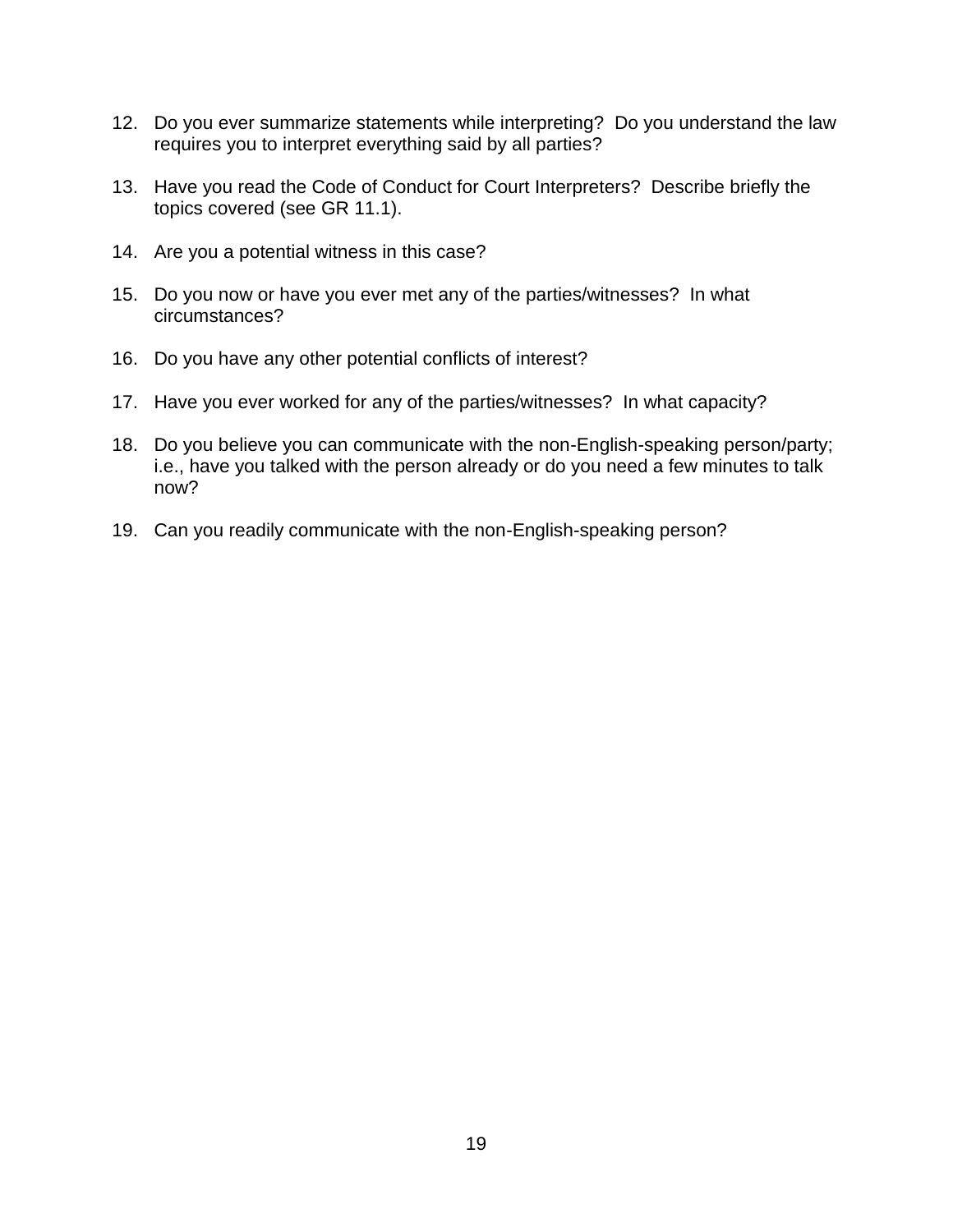# **APPENDIX C**

**Code of Conduct for Court Interpreters – GR 11.2**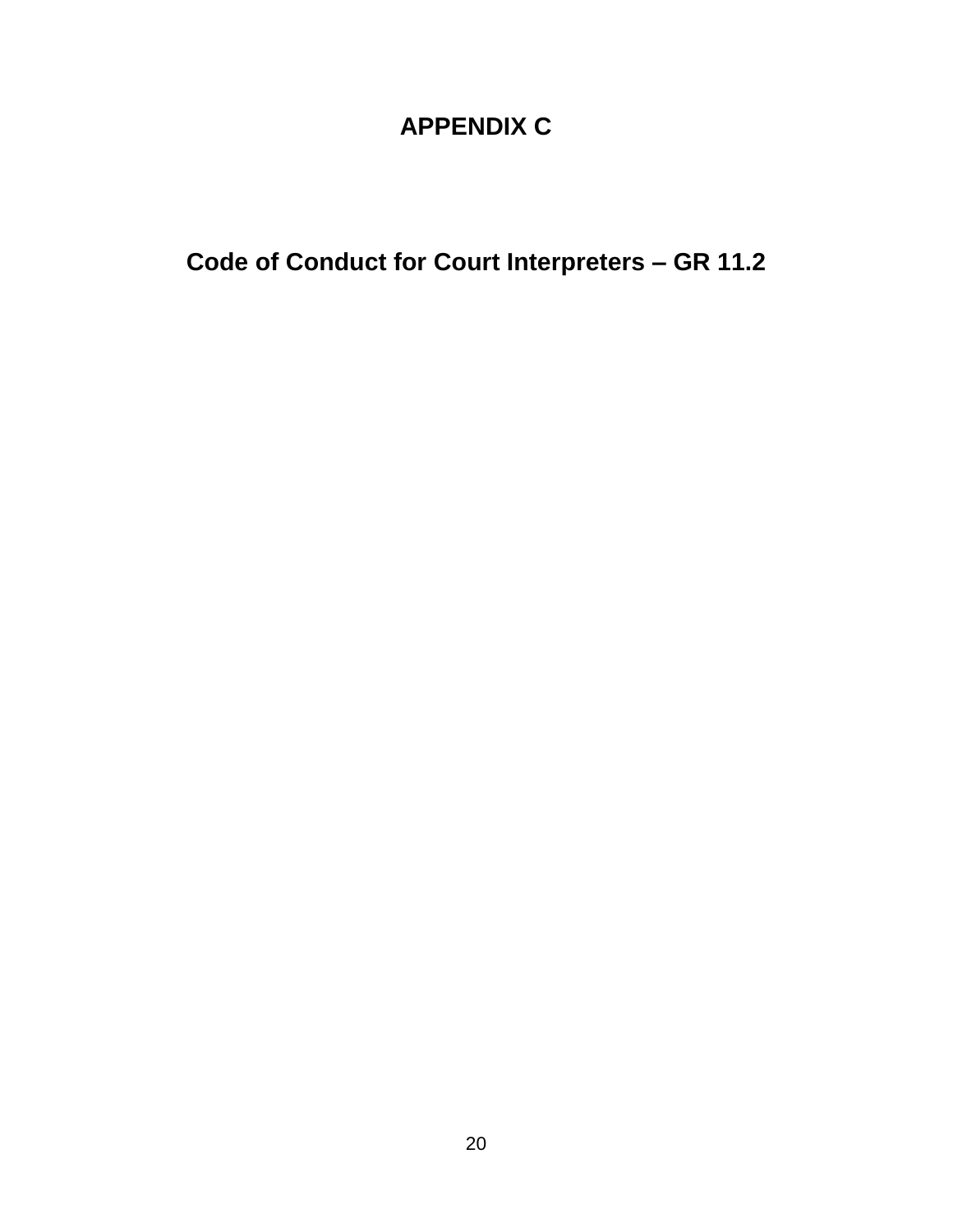# **GR 11.2**

# **CODE OF CONDUCT FOR COURT INTERPRETERS**

*Introduction:* The Washington State Supreme Court adopted the Code of Conduct for Court Interpreters in November of 1989. Washington law establishes that all legal interpreters, whether certified or not, must follow the Code of Conduct.

**Preamble:** All language interpreters serving in a legal proceeding, whether certified or uncertified, shall abide by the following Code of Conduct:

A language interpreter who violates any of the provisions of this code is subject to a citation for contempt, disciplinary action or any other sanction that may be imposed by law. The purpose of this Code of Conduct is to establish and maintain high standards of conduct to preserve the integrity and independence of the adjudicative system.

(a) A language interpreter, like an officer of the court, shall maintain high standards of personal and professional conduct that promote public confidence in the administration of justice.

(b) A language interpreter shall interpret or translate the material thoroughly and precisely, adding or omitting nothing, and stating as nearly as possible what has been stated in the language of the speaker, giving consideration to variations in grammar and syntax for both languages involved. A language interpreter shall use the level of communication that best conveys the meaning of the source, and shall not interject the interpreter's personal moods or attitudes.

(c) When a language interpreter has any reservation about ability to satisfy an assignment competently, the interpreter shall immediately convey that reservation to the parties and to the court. If the communication mode or language of the non-Englishspeaking person cannot be readily interpreted, the interpreter shall notify the appointing authority or the court.

(d) No language interpreter shall render services in any matter in which the interpreter is a potential witness, associate, friend, or relative of a contending party, unless a specific exception is allowed by the appointing authority for good cause noted on the record. Neither shall the interpreter serve in any matter in which the interpreter has any interest, financial or otherwise, in the outcome. Nor shall any language interpreter serve in a matter where the interpreter has participated in the choice of counsel.

(e) Except in the interpreter's official capacity, no language interpreter shall